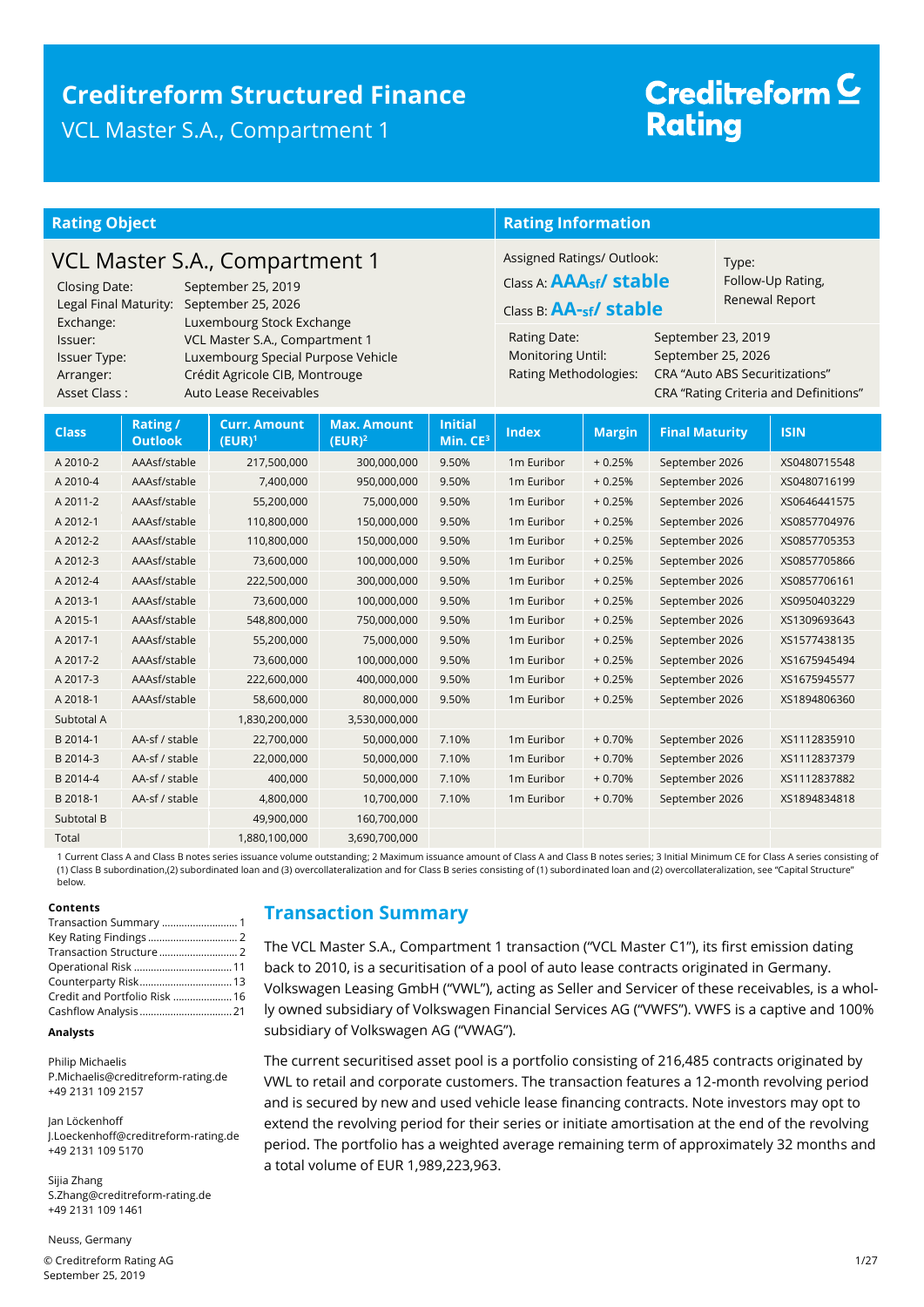Creditreform Rating AG ("Creditreform Rating" or "CRA") has assigned ratings to VCL Master C1 Class A and Class B notes series. The current issuance comprises 13 series of Class A notes and four series of Class B notes. In addition to the issuance of the rated Class A and Class B notes series, a Subordinated Loan will be granted to fund the purchase of lease financing contracts. The combination of the Subordinated Loan, overcollateralization ("OC") and a Cash Collateral Account ("CCA") will provide credit enhancement to the rated Class A and Class B notes series.

### <span id="page-1-0"></span>**Key Rating Findings**

- VCL securitises only the finance portion of the leases; residual values are not securitised by the Issuer
- Strong macroeconomic fundamentals in Germany and strong German lease business should support VWFS's ABS strategy and future portfolio performance
- + Risks related to the Issuer are limited, the compartment structure being ring-fenced and with limited recourse to other creditors of the Issuer, including non-petition provisions
- + Downgrade collateral and replacement provisions mitigate counterparty risk exposure w.r.t. the Swap Counterparty and Account Bank
- Legal documentation does not foresee a back-up servicer
- Extended 12-month revolving period may affect portfolio quality
- Term takeouts increase the share of delinquent contracts in the portfolio
- <span id="page-1-1"></span>Potentially indirect negative impact of VWAG diesel emission manipulations on future (portfolio) recovery performance

### **Transaction Structure**

**Transaction Parties**

Table 1: Transaction Parties

| <b>Role</b>                                                                      | <b>Name</b>                                                                   |  |
|----------------------------------------------------------------------------------|-------------------------------------------------------------------------------|--|
| <b>Issuer and Purchaser</b>                                                      | VCL Master S.A., acting for and on behalf of its Compartment 1,<br>Luxembourg |  |
| Seller and Servicer                                                              | Volkswagen Leasing GmbH, Braunschweig                                         |  |
| Arranger                                                                         | Crédit Agricole CIB, Montrouge                                                |  |
| Lead Manager                                                                     | Crédit Agricole CIB, Montrouge                                                |  |
| Account Bank                                                                     | The Bank of New York Mellon, Frankfurt Branch, Frankfurt a. M.                |  |
| <b>Security Trustee</b>                                                          | Wilmington Trust SP Services (Frankfurt) GmbH, Frankfurt am<br>Main           |  |
| Paying Agent, Interest Determina-<br>tion Agent, Registrar, Calculation<br>Agent | HSBC Bank plc, London                                                         |  |
| Cash Administrator                                                               | The Bank of New York Mellon, Frankfurt Branch, Frankfurt a. M.                |  |
| Swap Counterparty                                                                | Crédit Agricole CIB, Montrouge                                                |  |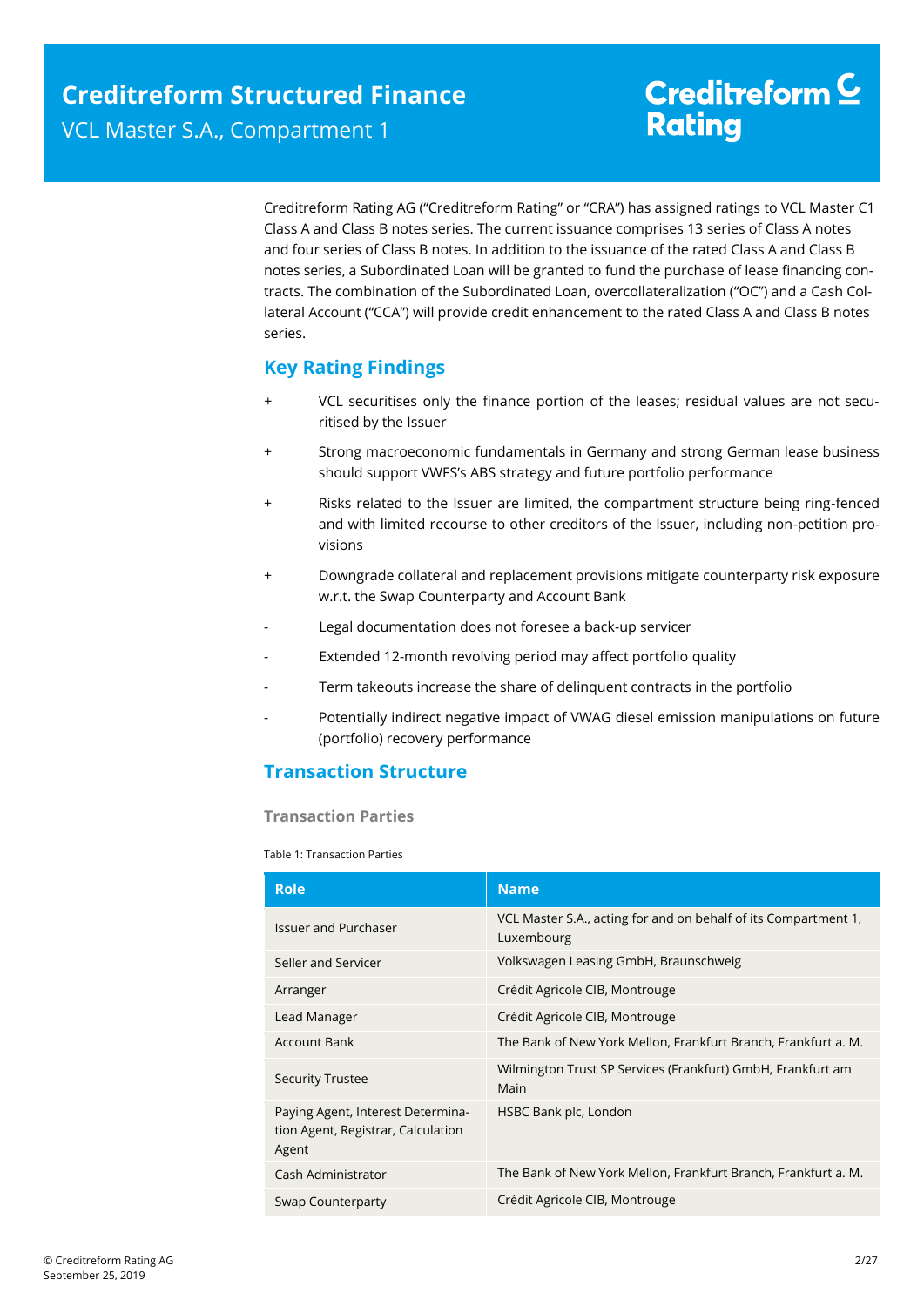| Subordinated Lender        | Volkswagen International Luxemburg S.A., Luxembourg |
|----------------------------|-----------------------------------------------------|
| Corporate Service Provider | Circumference FS (Luxembourg) S.A., Luxembourg      |
| Data Protection Trustee    | Amsterdamsch Trustee's Kantoor B.V., Amsterdam      |

#### **Issuer**

The structure of the transaction is shown below [\(Figure 1\)](#page-2-0). The Issuer, VCL Master S.A., acting for and on behalf of its Compartment 1, is a special purpose vehicle ("SPV") incorporated under the laws of Luxembourg. The company is registered with the Luxembourg Trade and Companies Register and has explicitly stated in its Articles of Incorporation to be governed by the Luxembourg Securitisation Law. The Issuer is a securitisation company with the sole purpose of entering into securitisation transactions through separate compartments.

<span id="page-2-0"></span>Figure 1: Transaction Structure I Source: VWL



Risks related to the Issuer are limited, by the compartment structure being ring-fenced and with limited recourse to other creditors of the Issuer, including non-petition provisions. We regard the structure of the Issuer as being bankruptcy-remote. CRA conducted its rating assuming no adverse future change in Luxembourg securitisation law. A legal opinion addressing the Issuer structure was provided.

#### **True Sale**

The Issuer has entered into a receivables purchase agreement for the initial and revolving purchase of vehicle lease receivables pursuant to the ordinary course of the seller's business. The related lease financing contracts are governed by German law. VCL Master C1 will acquire all right, title and interest arising from such receivables. The rights allocated to VCL Master C1 will be assigned to the Security Trustee for the benefit of the noteholders. The transfer of title and collateralisation for security purpose is subject to resolutory conditions which stipulate that title to the vehicle will be returned to VWL once fulfilled (i.e. lease receivables have been settled or terminated). Legally, this creates an expectancy right (Anwartschaftsrecht) which transforms into full legal ownership once the resolutory conditions are fulfilled. VWL may opt to sell such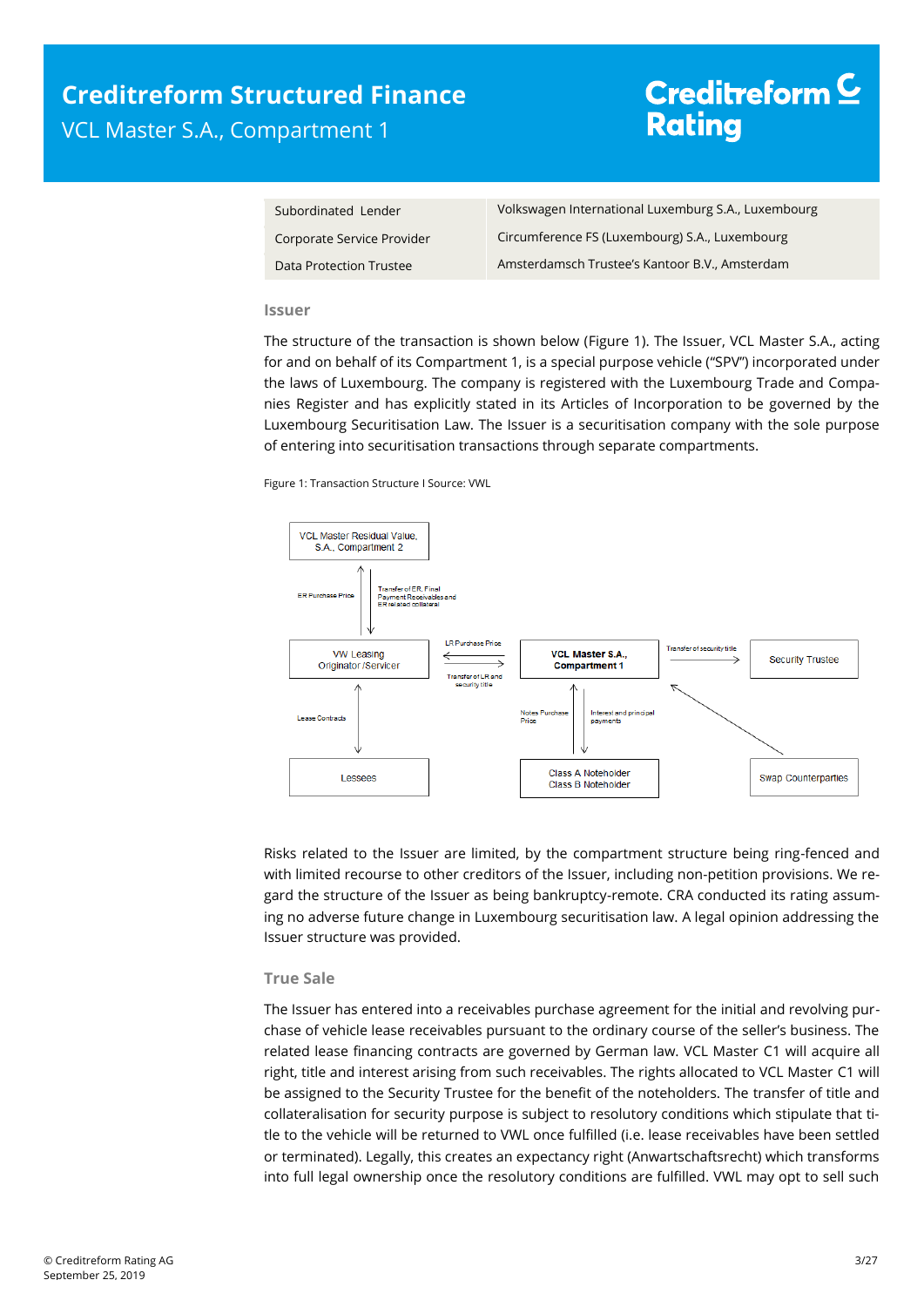expectancy rights ("ER") to other entities. Legal opinions addressing the legality, validity and enforceability of such receivables were provided.

Serving as a securitisation platform for VWL, VCL Master C1 may, on a regular basis, purchase fur-ther selected lease financing contracts by issuing additional notes (tap-issuance), or sell and transfer selected lease financing contracts to other entities (term takeout). The purchased receivables include only the finance portion of the total vehicle value and will amortise in full. VCL Master C1 will not finance the contractual residual value ("RV") of the lease financing contracts at maturity. The RV portion of the total vehicle value may be sold and financed in the form of expectancy rights (Anwartschaftsrecht) by other entities (i.e. "VCL Master Residual Value S.A.") or remain with VWL.

If an obligor defaults, the proceeds from the sale of the vehicle will be split pro rata between the remaining lease receivable portion and the residual value portion of the vehicle book value.

CRA has undertaken a review of the transaction structure and verified the consistency with the legal documentation. In addition, we obtained legal opinions that the securitized lease contracts constitute legal valid, binding and enforceable agreements.

#### **Revolving Period**

The transaction features an initial revolving period of 12 months. During this period, and according to the Order of Priority, the remaining distributions less taxes, fees, costs and interest for Class A and Class B notes series will be used for the purchase of new receivables instead of amortisation. Since the additional receivables are bought with a purchase price discount of 2.03%, the overcollateralization of notes will increase. In contrast to tap-issuance, the purchase of additional receivables during the revolving period does not depend on rating agency confirmation. However, the occurrence of an early amortization event may end the revolving period prematurely (see "Order of Priority and Triggers").

The revolving period can be extended for existing notes series and includes the extension of the final maturity date, and, if relevant, an amendment of the note margins. If current noteholders refuse to extend the revolving period, this may result in the existence of both amortising and non-amortising series of notes. The amortising notes will benefit from an amortisation factor, setting the current pro-rata share of the series and enabling a quick redemption.

#### **Term Takeout**

Within the transaction, the Issuer acts as an intermediate warehousing vehicle. The Issuer may on any payment date sell any or all purchased receivables to any member of Volkswagen Group or to an affiliated securitisation vehicle (transferee). The additional receivables purchase price will include overcollateralization in accordance with the purchaser's capital structure, which may affect the level of overcollateralization within the VCL Master C1 structure following a term takeout.

Regardless of the mandatory random selection character of such takeouts, they may affect the quality of the portfolio (lower granularity, adverse diversification through eligibility criteria of transferee, increase of delinquent receivables). Therefore, prior to term takeouts, rating agencies have to confirm that the assigned ratings of Class A and Class B notes series will remain unaffected by such action.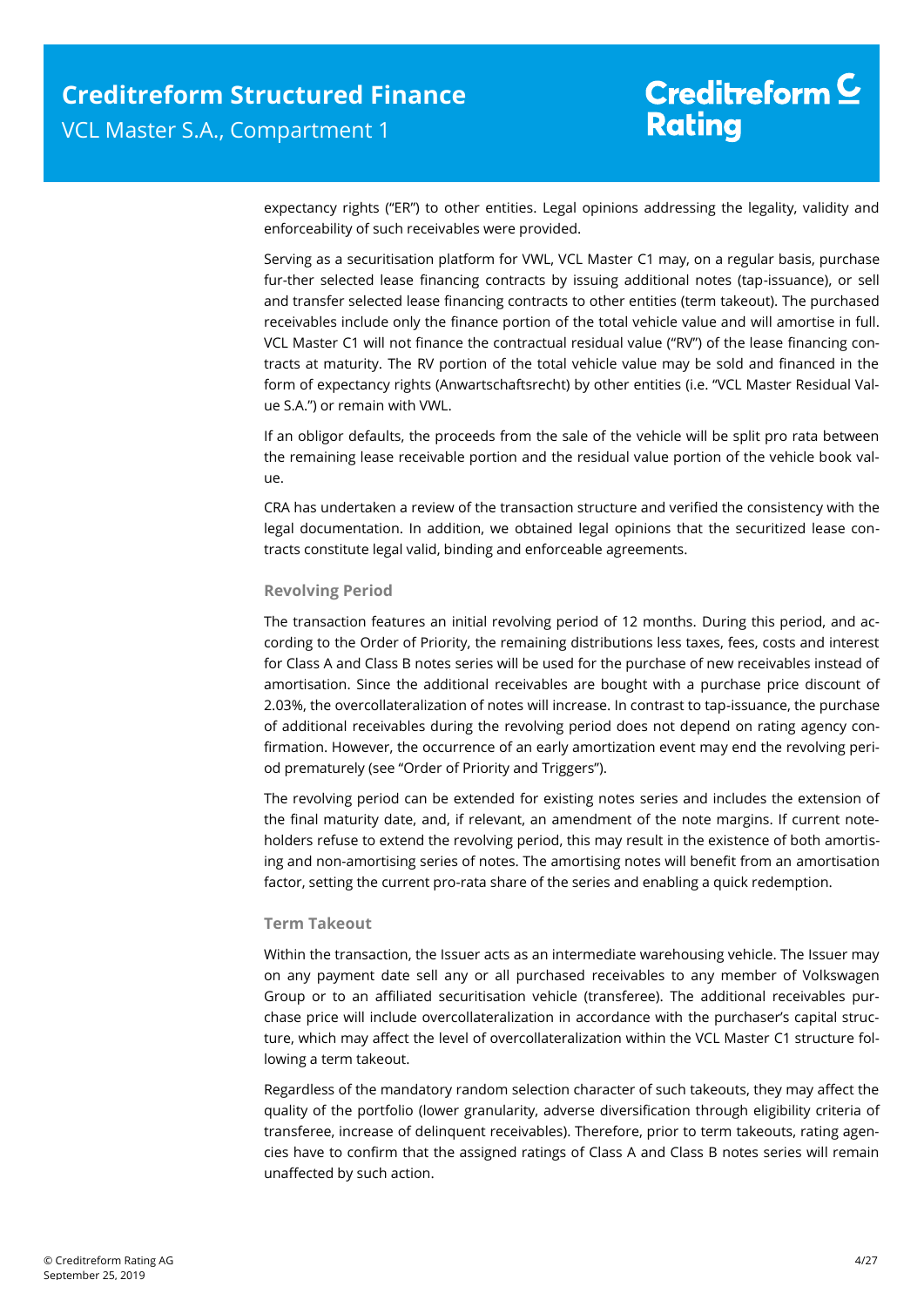The proceeds from a term takeout bypass the order of priority and will be directed to the distribution account, where the outstanding Class A and Class B notes will be amortised.

#### **Tap-Issuance**

During the revolving period, and notwithstanding the purchase of replenishment receivables, the Issuer may from time to time offer to noteholders an increase of the issue amount of existing notes series and/or conduct an issuance of further note series in order to purchase additional receivables. Here, noteholders of existing series have the right, but not the obligation, to increase their respective issue amounts. However, a tap-issuance shall only be realised if the ratings of Class A and Class B notes series will remain unaffected by such action.

Upon occurrence of a tap-issuance, new and existing noteholders share a new portfolio with potentially different characteristics. The larger pool may have higher granularity and the relative share of delinquent and defaulted receivables may decrease because eligibility criteria exclude those receivables from purchase. However, the effects on portfolio diversification depend on the characteristics of the portfolio that will be purchased. As a general rule, tapissuance receivables will be selected randomly and not with the intention to prejudice the noteholders, which reduces potential adverse effects on diversification.

Moreover, although the receivables will be purchased at a purchase price discount of 0.90% for OC, this may dilute (decrease) the OC for Class A and Class B notes series which builds up during revolving period replenishments (benefiting from a higher discount of 2.03%) and/or the amortization of notes (see "Order of Priority and Triggers").

#### **Seller and Servicer**

VWL is a wholly owned subsidiary of VWFS and acts as Seller and Servicer of the lease financing contracts. VWAG is the parent company of VWFS, holding 100% of its shares and thus a controlling interest. VWAG´s non-bank-related financial division, as represented by VWFS, is a core business of the group with a significant contribution to group total earnings. CRA undertook an unsolicited rating of VWAG.

VWAG is currently facing legal and financial uncertainties resulting from the use of particular software in type EA 189 EU5 diesel engines. On September 18, 2015, the US Environmental Protection Agency (EPA) published a Notice of Violation alleging Volkswagen of having used certain software in diesel engines to circumvent emission standards under the Clean Air Act. According to a public announcement by VWAG, around 11 million vehicles worldwide might be affected. On December 16, 2015, Volkswagen announced that the presented technical measures have generally been approved by the German Federal Motor Transport Authority (KBA) with the consequence that the measures also apply to the EU-28 markets.

In its FY2018 report, VWAG recorded provisions of EUR 20.0bn, which declined by EUR 2.1bn due to their use in connection with the diesel issue, and identified five potential material consequences for its result of operations, financial position and net assets:

- Coordination with the authorities on technical measures
- Criminal and administrative proceedings all over the world (excluding USA/Canada)
- Product-related lawsuits worldwide (excluding USA/Canada)
- Lawsuits filed by investors worldwide (excluding USA/Canada)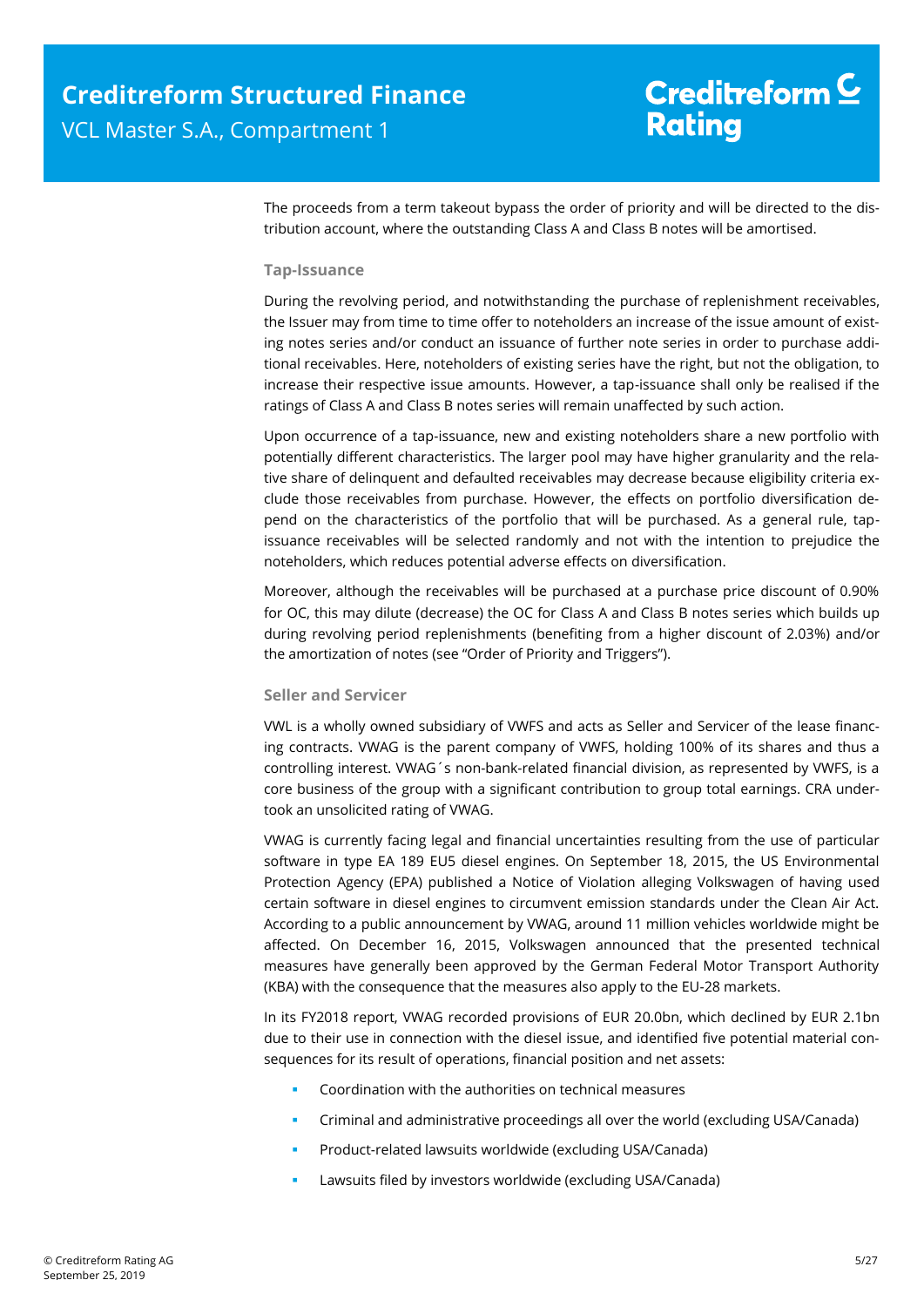#### Proceedings in the USA/Canada

In its HY2019 report, VWAG reported sales revenues of EUR 125.2bn (+4.9% YoY) and an operating profit of EUR 9.0bn up from EUR 8.2bn the prior year. Special items amounted to EUR 1.0bn in the first half of the financial year 2019. However, the Automotive Division's net cash flow improved to EUR 5.6bn from EUR 3.3bn on June 30<sup>th</sup>, 2019. For FY2019 VWAG expects the sales revenues to grow by approximately 5% YoY.

VWAG is in exchange of information with authorities to coordinate remedial actions. Although VWAG could conclude several settlement agreements in the United States and has reached several agreements with numerous authorities in other countries, VWAG is still exposed to various investigations as well as lawsuits in which authorities, investors and individuals have asserted claims against VWAG. The long-term implications of the manipulation of diesel emissions might include reputational damage, sale contractions, and negative financial impacts due to fines, costs of recall campaigns and higher financing costs. Creditreform Rating will closely monitor all future developments and implications for the transaction (also see "Volkswagen Manipulation of Diesel Emissions" below).

#### **Eligibility Criteria**

VWL as Seller warrants and guarantees, with respect to the purchased lease receivables, that the following eligibility criteria, among others, have been fulfilled at the cut-off date:

- Lease receivables constitute legal, valid and enforceable rights against lessees
- Lease receivables are denominated and payable in EUR and require monthly payments
- Related lease receivables are free of defenses, whether pre-emptory or otherwise, as well as free of rights of third parties
- Status and enforceability of purchased receivables is not impaired by set-off rights or warranty claims
- No related lease receivable was overdue at the closing date or additional purchase date
- Related lease financing contracts are governed by the laws of Germany and have been entered into with German companies or residents of Germany
- No defaulted receivables, no insolvency proceedings against lessees
- No obligor is a member of the Volkswagen Group
- Obligor has at least paid two instalments
- Instalments are substantially equal through time
- Contract term of 12-60 months
- Single obligor concentration limit: 0.5% of the aggregate discounted receivables balance
- Concentration limit: ≤5% of all leased vehicles are non-VW group vehicles
- Concentration limit: ≤40% with a remaining term of less than 12 months<sup>1</sup>
- Concentration limit:  $\leq$ 30% with a remaining term of more than 36 months<sup>1</sup>

 $\overline{a}$ 

 $1$  of the aggregate discounted receivables balance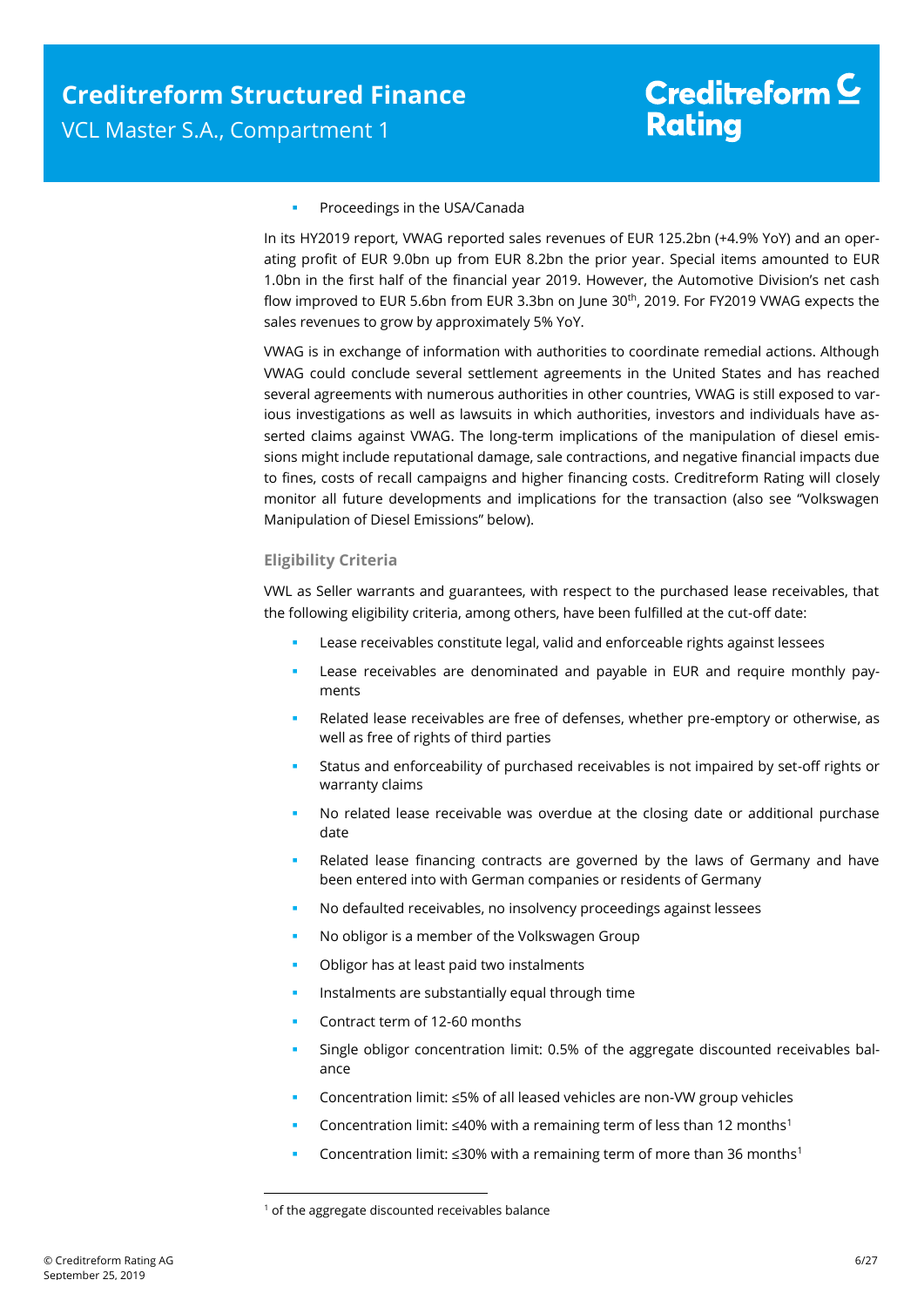- Concentration limit: ≤6% are used vehicles<sup>2</sup>
- Concentration limit: ≤22% are commercial vehicles (VW Nutzfahrzeuge)<sup>2</sup>
- The pool of lease receivables does not represent a separately conducted business or business segment of the seller
- Lease receivables do not relate to lessees who VWL considers as unlikely to pay its obligations to VWL and/or who are past due more than 90 days on any material credit obligation to VWL
- Lease receivables do not relate to credit-impaired lessees or guarantors who
	- have been declared insolvent, or
	- had a court grant their creditors a final non-appealable right of enforcement or material damages as a result of a missed payment within three years prior to the date of origination, or
	- have undergone a debt-restructuring process with regard to their nonperforming exposures within three years prior to the date of transfer of the Purchased Receivable to the Issuer, or
	- were, at the time of origination, where applicable, on a public credit registry of persons with adverse credit history or, where there is no such public credit registry, another credit registry that is available to VWL, or
	- have a credit assessment or a credit score indicating that the risk of contractually agreed payments not being made is significantly higher than for comparable receivables held by VWL which are not securitised.

Following a breach of eligibility criteria, VWL is obliged to cure and remedy such breach or repurchase the receivables within the end of the monthly period which includes the 60<sup>th</sup> day after VWL became aware or was notified of such breach at the fair value that any misrepresented receivable had prior to becoming aware of the misrepresentation.

#### **Capital Structure**

The discounted receivables balance is calculated using a discount rate equal to 5.7016% per annum. The discount rate is used to cover senior expenses and the servicing fee as well as the weighted average swap rate based on the notional amounts outstanding at each date. At the onset of the transaction, it is calculated as follows [\(Table 2\)](#page-6-0):

<span id="page-6-0"></span>Table 2: Discount Rate Composition

 $\overline{a}$ 

| <b>Parameters</b>              |        |
|--------------------------------|--------|
| Weighted average swap rate (%) | 0.0660 |
| Servicing fee (%)              | 1.0000 |
| Senior expenses (%)            | 0.0300 |
| Subtotal (%)                   | 1.0960 |
| Buffer release rate (%)        | 4.6056 |
| Discount Rate (%)              | 5.7016 |

A buffer release amount, calculated as the product of the buffer release rate and the future discounted receivables balance, is paid to the Seller as long as no insolvency event on the part

 $2$  of the aggregate discounted receivables balance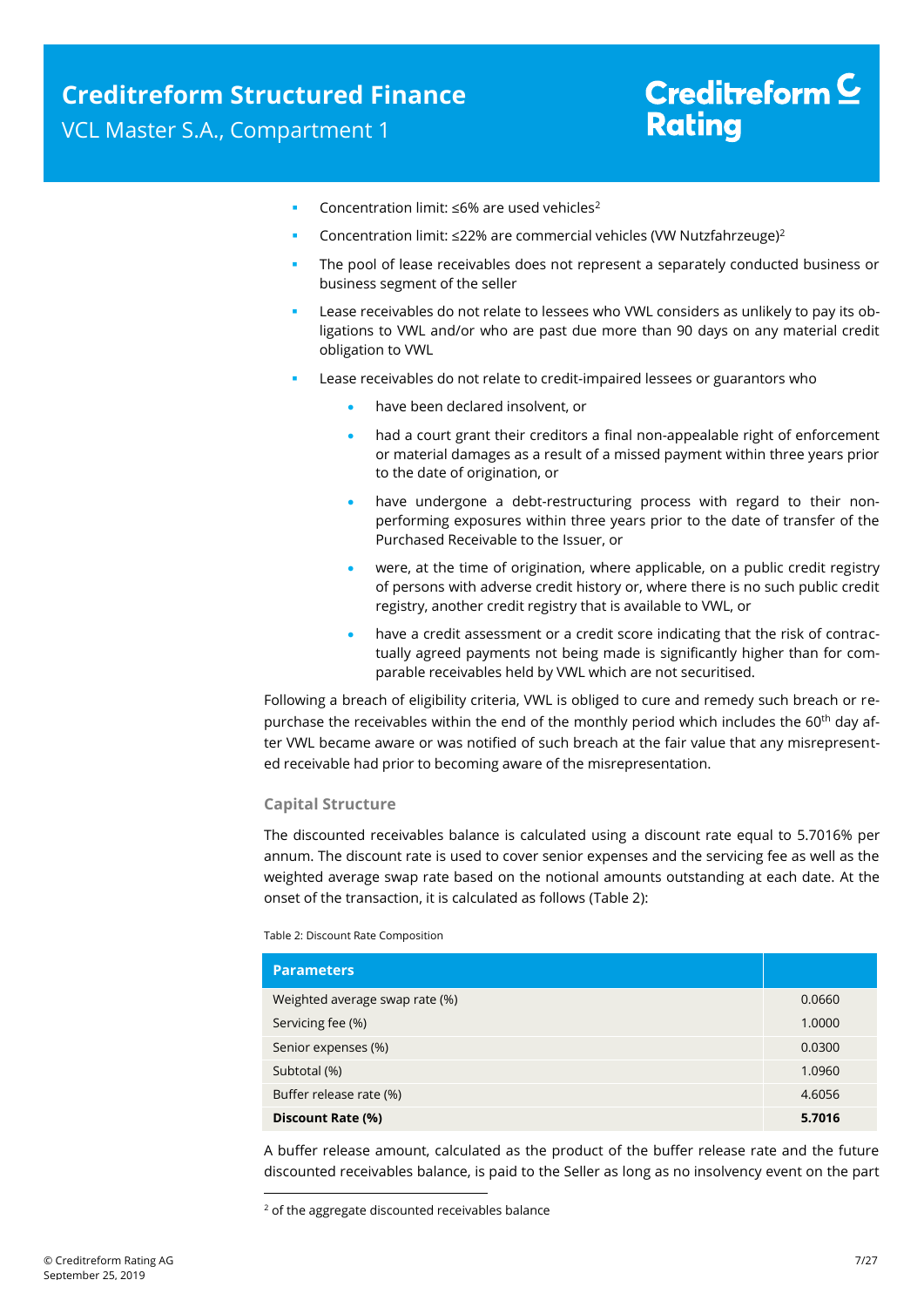of VWL has occurred. In the event of insolvency, the structure will additionally benefit from the buffer release rate. The total balance sheet of the Issuer is shown in [Table 3](#page-7-0) and is composed as follows:

<span id="page-7-0"></span>Table 3: VCL Master C1 Current Balance Sheet

| <b>Assets</b>        | <b>Amount (EUR)</b> | <b>Liabilities</b> | <b>Amount (EUR)</b> | <b>Size (%)</b> |
|----------------------|---------------------|--------------------|---------------------|-----------------|
| Receivables          | 1,989,223,962.91    | Class A            | 1,830,200,000       | 88.92           |
| Cash Reserve (CCA)   | 23,313,240.00       | Class B            | 49,900,000          | 2.42            |
| Accumulation Account | 68,935,618.76       | Sub Loan           | 93,416,695.88       | 4.54            |
|                      |                     | PPD OC             | 84,642,885.79       | 4.11            |
|                      |                     | Cash Reserve (CCA) | 23,313,240.00       | 1.13            |
| <b>Total</b>         | 2,081,472,821.67    |                    | 2,081,472,821.67    | 101.13          |

The Class A notes represent 88.92% and Class B notes 2.42% of the discounted receivables balance. Credit enhancement to the notes is provided by a Subordinated Loan (4.54%) and overcollateralization of purchase price discounts ("PPD OC", 4.11%). In addition, a cash reserve, funded at 1.13% of the lease receivables balance and floored at a minimum of 0.60% of the maximum discounted receivables balance, is available to provide credit enhancement to the Class A and B Notes.

All note series are currently revolving. The Class A notes series benefit from a current total CE of 11.08%, calculated as the sum of Class B subordination, the Subordinated Loan and PPD OC. The Class B notes series benefit from a total CE of 8.65%, respectively.

#### **Cash Collateral Account**

The Cash Collateral Account (CCA) includes several positions. A cash reserve, currently funded and amounting to 1.13% of the discounted receivables balance and the amount standing to the accumulation account (the "General Cash Collateral Amount") is available to cover senior costs and note interest payments. Prior to the occurrence of a foreclosure event, the cash collateral account will be refunded on each payment date from the available distribution amount remaining after items 1-4 of the priority of payments.

The CCA reduces to the lesser of (a) 0.6% of the maximum aggregated discounted receivables balance (since the start of the VCL Master C1 program) as of the end of the monthly period, and (b) the aggregate outstanding principal of the notes as of the monthly period and is providing liquidity for fees, expenses and interest of approximately half a year.

Provided that either the final maturity date has been reached or that the aggregate discounted receivables balance has been reduced to zero, any remaining general cash collateral amount can be used to redeem the notes. Otherwise and before final maturity, any excess cash standing to the credit of the CCA will be distributed to make principal and interest payments of the Subordinated Loan or be released as a final success fee to VWL.

#### **Interest Rate Swap**

To hedge the interest rate risk arising from a mismatch between fixed lease payments and floating-rate interest payments on Class A and Class B notes, the Issuer will enter into two swap agreements to receive floating (1m Euribor + 0.25% for Class A notes and 1m Euribor +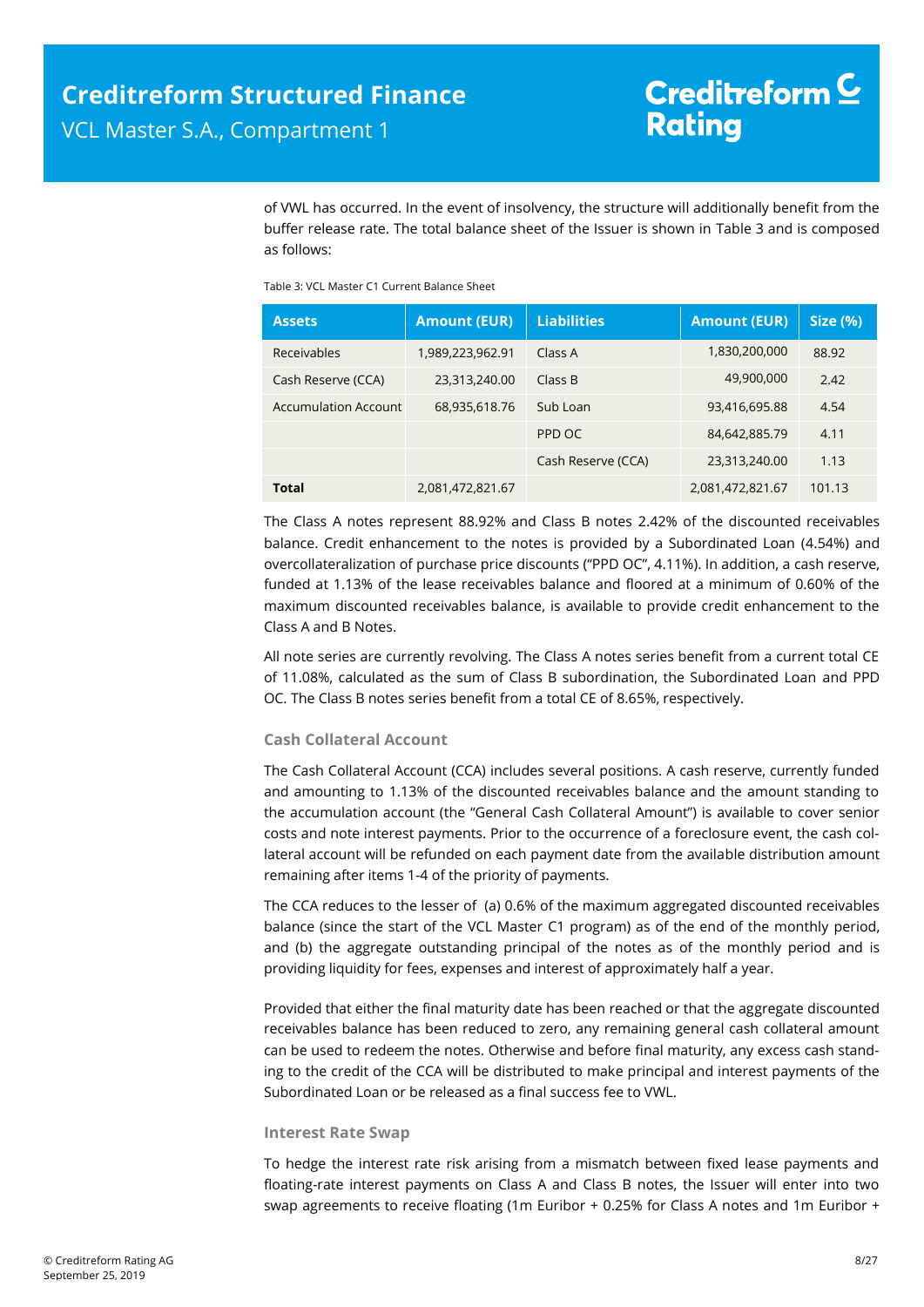0.70% for Class B notes floored at zero) while paying the fixed leg of each swap. The fixed rates have been calculated to include the Class A or Class B margins; payments under the swaps are linked to the outstanding balance of the respective notes.

#### **Order of Priority and Triggers**

Monthly payments to transaction parties are calculated on the available distribution amount and will be distributed according to the priority of payments. The monthly amount available for distribution and the order of priority are shown below [\(Table 4,](#page-8-0) [Table 5\)](#page-8-1):

<span id="page-8-0"></span>Table 4: Available Distribution Amount

| <b>Available Distribution Amount</b> |                                                                                                       |  |  |  |
|--------------------------------------|-------------------------------------------------------------------------------------------------------|--|--|--|
| $\mathbf{1}$                         | + Interest accrued on the accumulation account and the distribution account(s)                        |  |  |  |
| 2                                    | + Collections received or collected by the Servicer                                                   |  |  |  |
| 3                                    | + Net swap receipts                                                                                   |  |  |  |
| $\overline{4}$                       | + Payments from CCA                                                                                   |  |  |  |
| 5                                    | + Payments from any relevant distribution account made on the immediately preceding pay-<br>ment date |  |  |  |
| 6                                    | + Any repurchase price received from VWL pursuant to the receivables purchase agreement               |  |  |  |
| 7                                    | + Accumulation account (upon end of revolving period)                                                 |  |  |  |
| 8                                    | - Buffer release amount to VWL (provided that no Insolvency Event occurred in respect of WWL)         |  |  |  |

<span id="page-8-1"></span>Table 5: Priority of Payments

| <b>Order of Priority</b> |                                                                                                                                  |  |  |  |
|--------------------------|----------------------------------------------------------------------------------------------------------------------------------|--|--|--|
| 1                        | Taxes, senior expenses and fees                                                                                                  |  |  |  |
| $\mathcal{P}$            | Net swap payments                                                                                                                |  |  |  |
| 3                        | Interest payments on the class A note (accrued and unpaid)                                                                       |  |  |  |
| $\overline{4}$           | Interest payments on the class B note (accrued and unpaid)                                                                       |  |  |  |
| 5                        | Payment to the cash collateral account                                                                                           |  |  |  |
| 6                        | Payment to the Class A amortisation amount for amortising series or to the Class A accumula-<br>tion amount for revolving series |  |  |  |
|                          | Payment to the Class B amortisation amount for amortising series or to the Class B accumula-<br>tion amount for revolving series |  |  |  |
| 8                        | Accrued and unpaid interest on the subordinated loan                                                                             |  |  |  |
| 9                        | Principal payment of the outstanding balance of the subordinated loan                                                            |  |  |  |
| 10                       | Payment of a final success fee                                                                                                   |  |  |  |
|                          |                                                                                                                                  |  |  |  |

Interest payments of Class A notes rank senior to interest payments of Class B notes. The targeted note balances are calculated with respect to a target level of OC. The OC level can be defined as the relative excess of the aggregate discounted receivables balance over the nominal amount of the Class A or Class B notes.

Principal payments of Class A notes are granted sequential priority over those of Class B until the Class A target OC level has been reached ("sequential amortisation"). After this event, Class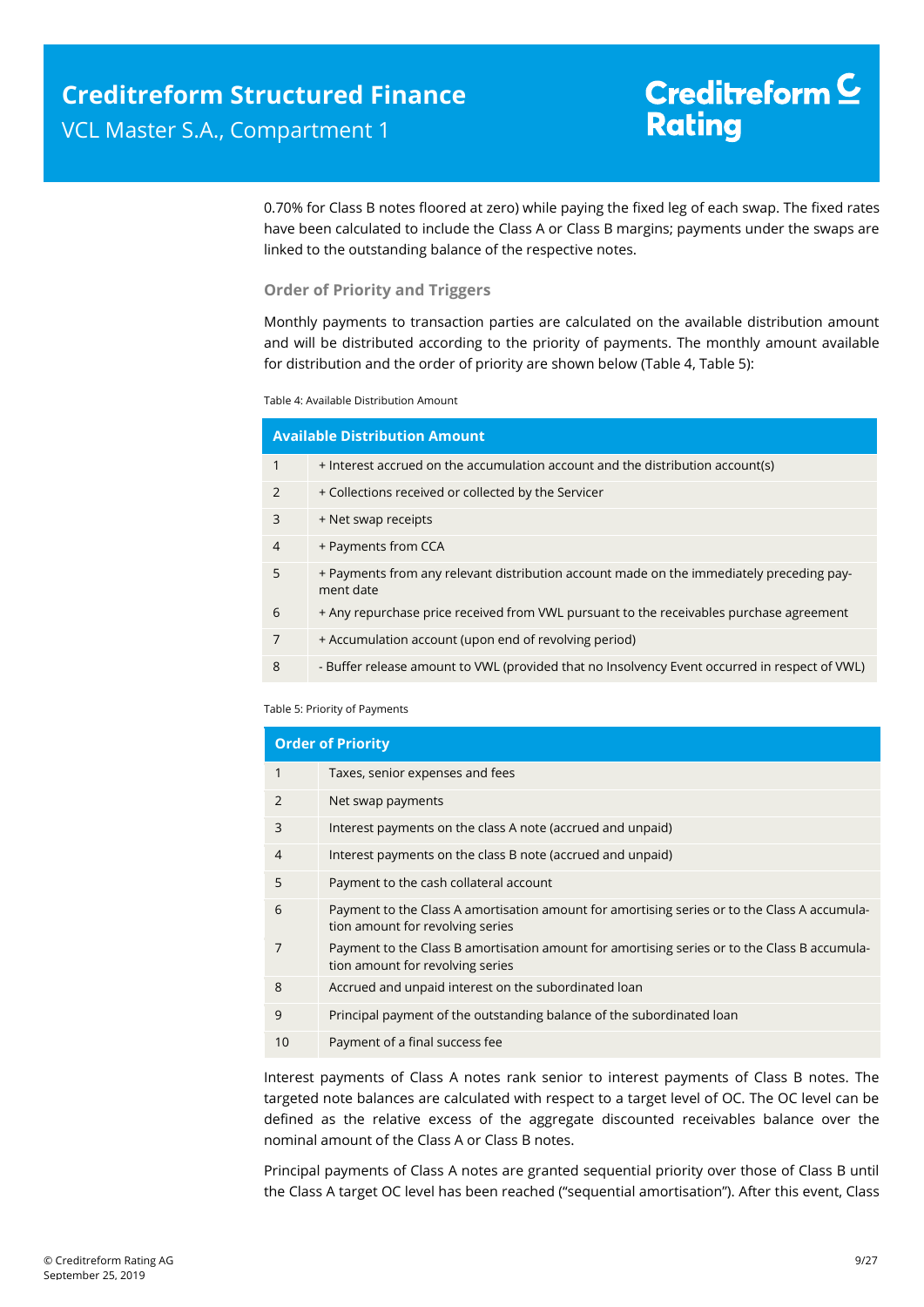A and B notes will be redeemed on a pro-rata basis, maintaining the Class A target OC level while redeeming Class B notes until the Class B target OC level has been reached. [Table 6](#page-9-0) shows the transaction's target OC levels.

<span id="page-9-0"></span>Table 6: Performance triggers and target OC levels

| <b>Triggers</b>                        | <b>Class A</b> | <b>Class B</b> |
|----------------------------------------|----------------|----------------|
| Minimum OC level (%)                   | 9.5            | 7.1            |
| Target OC, during revolving period (%) | 16.5           | 13.0           |
| Target OC, after revolving period (%)  | 19.5           | 16.0           |
| Target OC, upon CEIC is in effect (%)  | 100.0          | 100.0          |

The structure will switch to sequential amortisation when the asset balance has amortised to 10% of the initial balance or pursuant to an early amortisation event [\(Table 7\)](#page-9-1). The occurrence of an early amortisation event will end the revolving period immediately.

<span id="page-9-1"></span>Table 7: Early Amortisation Event

| <b>Early Amortisation Event</b> |                                                                                                                                       |  |  |  |
|---------------------------------|---------------------------------------------------------------------------------------------------------------------------------------|--|--|--|
| $\mathbf{1}$                    | No more receivables to purchase (accumulation balance > 10% of discounted receiv-<br>ables balance, on two consecutive payment dates) |  |  |  |
| 2                               | Class A OC level drops below 9.5% or Class B OC level drops below 7.1% (with grace<br>period of first 6 months)                       |  |  |  |
| 3                               | VWL ceases to be a group member of VWFS                                                                                               |  |  |  |
| $\overline{4}$                  | CEIC is in effect                                                                                                                     |  |  |  |
| 5                               | Occurrence of foreclosure event                                                                                                       |  |  |  |
| 6                               | Failure to replace swap counterparty upon default or termination event                                                                |  |  |  |

Portfolio deterioration through losses can also trigger an early amortisation event (a "Credit Enhancement Increase Condition," "CEIC"). Table 8 displays the conditions for a CEIC, which depend on the dynamic net loss ratio ("DNL", monthly net loss) and the 12-months average dynamic net loss ratio ("ADNL"), as well as the late delinquency ratio ("LDR", obligors more than six instalments overdue). The DNL threshold depends on the seasoning of the portfolio and is more restrictive with a younger portfolio.

#### Table 8: CEIC Trigger

| Weighted Average Seasoning   DNL exceeds (%)   ADNL exceeds (%)   LDR exceeds (%) |      |      |      |
|-----------------------------------------------------------------------------------|------|------|------|
| $0 \le x \le 12$ months                                                           | 0.40 | 0.15 | 2.50 |
| $12 \le x \le 24$ months                                                          | 1.00 | 0.15 | 2.50 |
| $24 < x \le 36$ months                                                            | 2.00 | 0.15 | 2.50 |
| $>$ 36 months                                                                     | 2.80 | 0.15 | 2.50 |

At present, the weighted average seasoning of the portfolio is 7.53 months. However, the seasoning of the portfolio may in- or decrease due to the revolving nature of the portfolio and the occurrence of tap-issuances or term takeouts. Further criteria for a CEIC are the occurrence of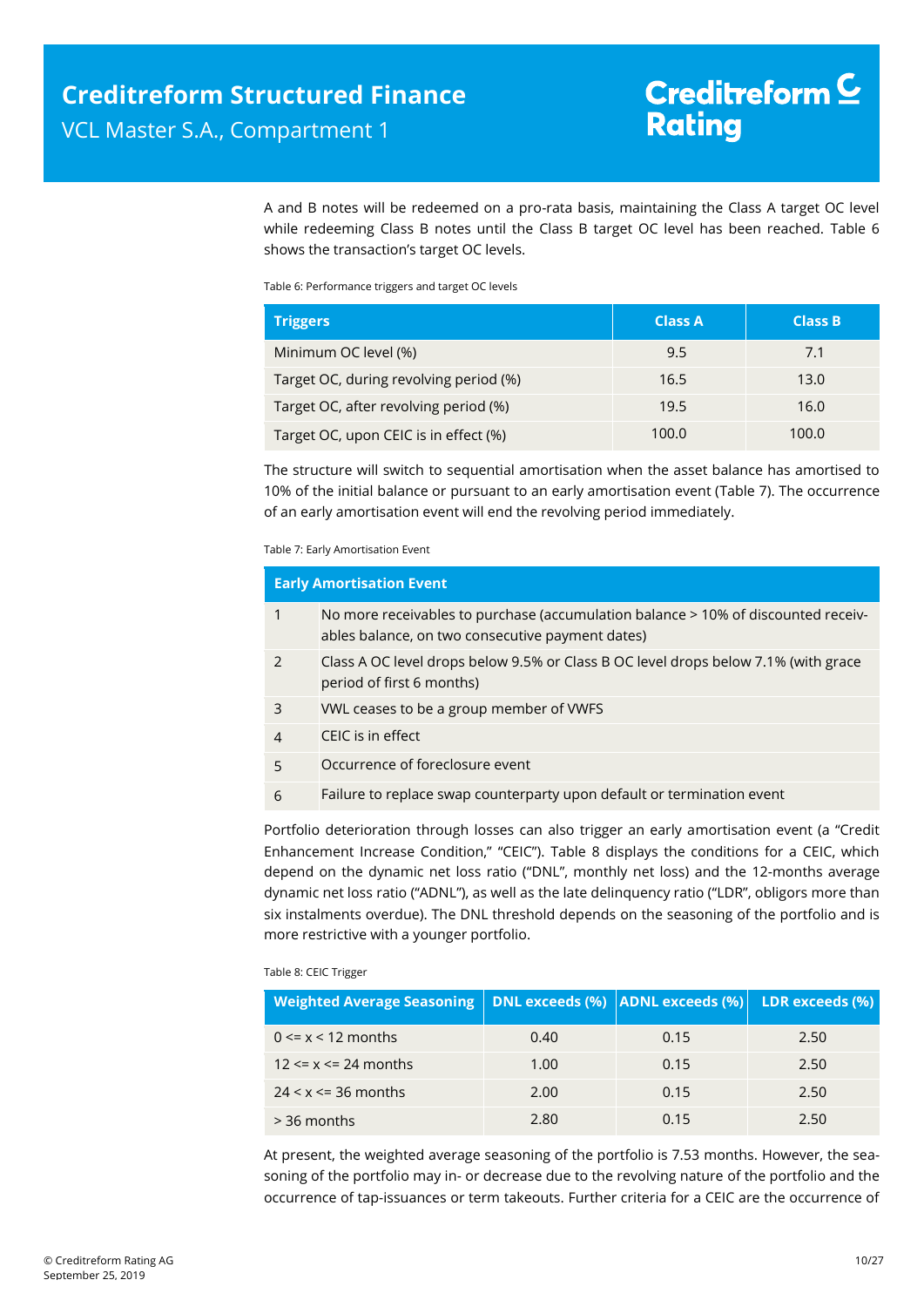a Servicer replacement, the insolvency of VWL or insufficient funds for the Cash Collateral Account.

### **Operational Risk**

#### **German Economic Outlook and Auto Leasing Business**

GDP growth of Germany in the first half of 2019 has slowed down noticeably, driven by a weakened foreign trade. While imports in the second quarter of 2019 continued to grow solidly and were 2.5% above the level of the previous year, exports stagnated (+ 0.1% YoY). Growing uncertainty about international trade conflicts and the upcoming Brexit have additionally weakened the German export sector. The mainstay of the economy in the first half of 2019 was again the strong domestic demand. Government consumption expenditures increased by 1.8% YoY. Supported by continued employment growth and rising disposable income, German households recently increased spending by 1.5%.

The UK's decision to leave the EU may have negative repercussions in case of a disorderly Brexit, given the close trade ties and financial linkages. Considering risk dimensions like direct investments, export, financial sector and migration, Germany is midrange of all EU27 countries regarding the impact of a disorderly Brexit (see Creditreform Rating (2019): "What If? – Folgen eines harten Brexits für die EU-27 Staaten"). Compared with its peers, Germany´s headline macro indicators remain strong. We forecast domestic investments to be robust and foreign demand continues to weaken in 2019, which further weakens GDP growth.

On April 26, 2019, Creditreform Rating affirmed the unsolicited long-term sovereign rating of "AAA /stable" for the Federal Republic of Germany. Our economic outlook for Germany is moderate. In our view, the German economy is subject to an environment marked by uncertainty, but strong macroeconomic fundamentals should generally support VWFS's ABS strategy.

The European securitisation market has declined substantially since the 2008 financial crisis and current total market volumes have remained below their pre-2008 levels. Notably, the share of auto ABS in total transaction volume has been increasing in recent years. Following an average annual issuance volume of EUR 4.6bn between 2000 and 2005, it increased to EUR 13bn between 2006 and 2010, peaking at EUR 30bn in 2016. Germany saw an increase from EUR 5.2bn in the first half of 2018 to EUR 6.2bn in the first half of 2019. This mirrored the strong performance of the European automobile markets in 2018, with 15.2m (+0.1% YoY) new vehicle registrations in the EU. In the first half of 2019, the German automobile market has shown a robust performance, with new vehicle registrations slightly increasing to 1.85m (+0.54% YoY). At the same time, the diesel share of new car registrations in Germany remains stable at 32.9% (2018: 32.1%).

As of November 2018, lease investments in Germany have slightly increased to a total of EUR 60.6bn (2017: 58.5bn), with automobile leases taking a major share of 77% (2017: 77%) in all leasing goods. The German fleet leasing market is dominated by national captives such as Volkswagen, Audi, BMW or Mercedes-Benz, which generate well beyond 70% of the total business. Following a new record in new lease registrations in 2017, the year 2018 showed a slight decrease of -0.2% YoY. These developments were mainly driven by a supply shortage following the introduction of the new worldwide harmonized light vehicles test procedure ("WLTP") in September 2018. Catch-up effects were observed in the first half of 2019, where the number of leased vehicles was 9% higher than in the same period last year.

<span id="page-10-0"></span>Strong macroeconomic fundamentals in Germany, a stable European Auto ABS market and strong German lease business support VWFS´s strategy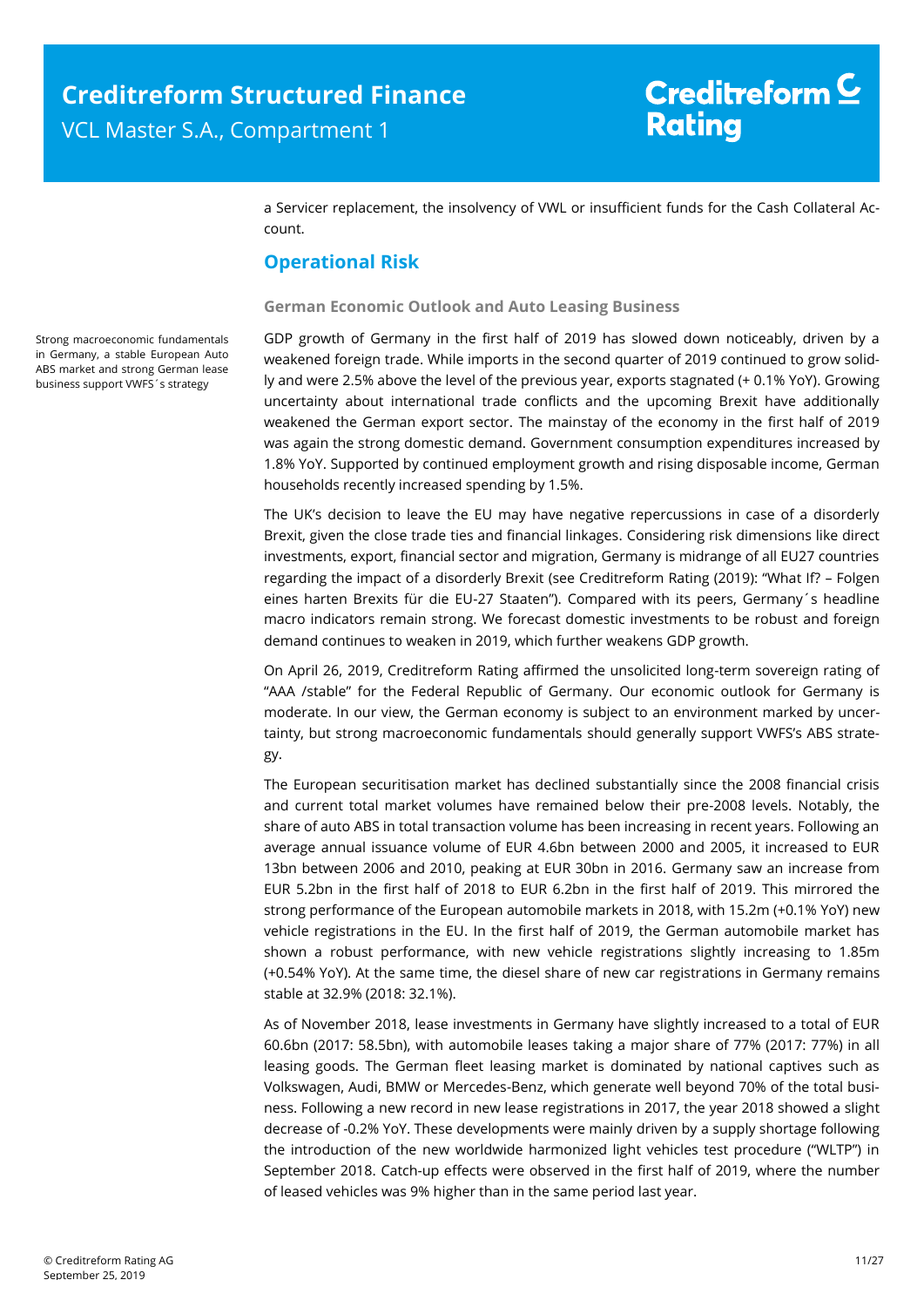Developments in the Auto ABS market are driven by a small number of originators. In particular, Volkswagen expanded its market position with the volume of issuances growing between 2010 and 2015, and represents a share of 30% of total issue volume since 2000. VWL´s entire portfolio of lease financing contracts increased from 1.49m in 2018 to 1.59m in June 2019. The German loan and lease business penetration rate of VWFS (vehicle deliveries combined with financial service contracts) has decreased from 44.9% in 2017 to 43.4% in 2018, due to the restructuring of VWFS in 2017.

#### **German Local Area Diesel Ban**

On February 27, 2018, the Federal Administrative Court ("BVerwG") in Germany ruled that driving restrictions and local area bans for diesel vehicles are a legal means to reduce emissions and improve air quality. Currently, seventy percent of the outstanding discounted balance are diesel vehicles and might be affected by future driving restrictions and/or local area bans. Overall, the court´s decision may significantly impact the new and used car diesel markets, both in terms of sales volume and registrations, as well as in terms of residual value and expected recovery performance. As of today, it is not possible to quantify all current and future commercial and financial implications of local driving restrictions for diesel vehicles in German inner cities. In conjunction with VWFS´ EA189/NOx diesel issue, CRA decided to maintain conservative margins in its base case assumptions (see "Counterparty Risk" below).

#### **Origination and Underwriting**

VWL, representing German leasing operations, is the originator of the purchased lease receivables. VWL will enter into a lease receivables purchase agreement with VCL Master C1 to sell the lease receivables. VWL and its subsidiaries provide leasing solutions for new, used and demonstration vehicles of Volkswagen, Audi, Seat, Skoda and VW Commercial Vehicles ("VW LCV") and non VW brands to commercial and non-commercial customers, and may periodically include other manufacturers and/or brands in their financing. VWL co-operates closely with the group dealership network as well as manufacturing departments to scale VWAG's business. Co-operations are established by dealer agreements.

Managing its lease portfolio, VWL has to ensure high consistency and quality of underwriting procedures in its lease operations and business entities. Being one of the largest servicers in the European auto lease business, VWL relies on established processes and IT systems to support its operations. VWL has implemented internal score-cards including credit scores sourced from external credit bureaus to assess customer credit profiles. Lease applications are processed and approved automatically without involvement of VWL staff for low risk customers. For customers with a higher credit risk profile, qualified credit officers evaluate credit decisions. Certain limits for credit engagements are established, as well as special guidelines for lease applications with an aggregate amount of more than EUR 200,000.

VWL has integrated a separate fraud detection team in its operations unit. New employees are required to pass a three-month training programme before entering into operational tasks in their respective teams. VWL furthermore ensures ongoing internal training to improve professional qualifications.

Creditreform Rating analysts conducted an on-site review and due diligence in VWFS's facilities in Braunschweig in April 2019. CRA got a fair picture of servicing and underwriting capacities, as well as of debt management, collection procedures and risk management. In our view, a long track record of leasing originations as well as proven and established procedures in ser-

Established and proven origination and underwriting procedures, IT systems and operation units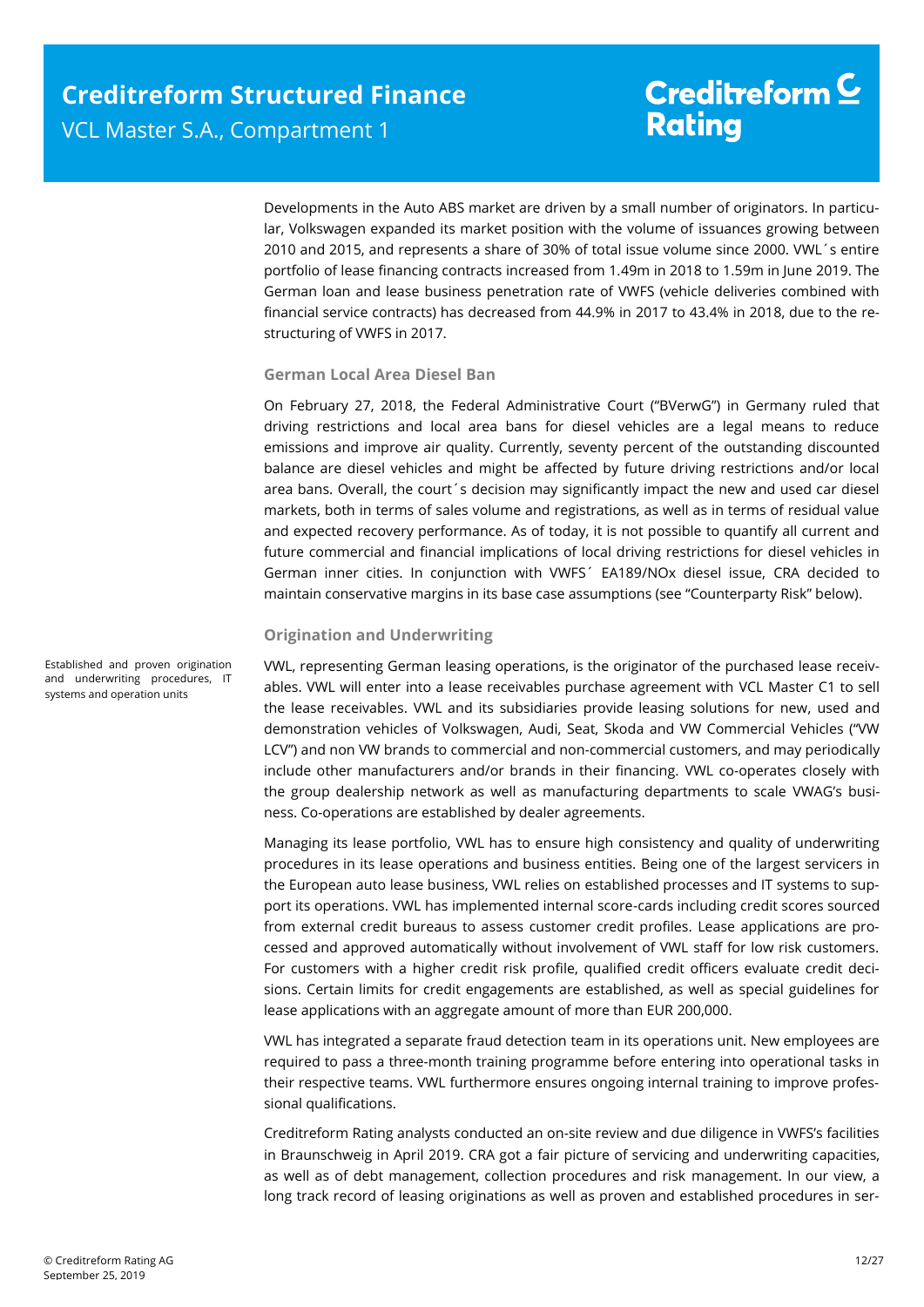vicing and debt management enable VWL to fulfil its obligations as Servicer as defined in the VCL Master C1 transaction documents.

#### **Servicing and Collections**

VWL services the lease receivables over time and is responsible for collections and repossession of leased vehicles. The first lease instalment is due when the vehicle is handed over to the lessee. VWL offers lessees to make use of the direct debit system which covers approximately 94% of all monthly lease instalments. VWL employs a debt management team to handle delinquent contracts with the aim to minimize losses and assert all claims against defaulted customers. The debt management team uses reminder letters and phone contact to collect overdue outstanding lease payments. Standardized collection and debt management procedures were implemented to reduce court orders and legal enforcement measures. VWL's debt management employees are authorized to grant reasonable payment extensions. If a commercial lessee has failed to pay two instalments, VWL will have the right to terminate the lease contract and to repossess the vehicle. If the debt management process has ended without receiving any notice from the lessee, an application for a court order is made by VWL.

Debt management works closely with the collection centre to ensure the timely repossession of vehicles from terminated lease financing contracts. The main tasks of the collection centre are negotiating on agreements on payment extensions, the processing of corporate and consumer insolvencies, the use of payment guarantees and processing of irrecoverable debt and write-offs. If lessees do not return the vehicles voluntarily, VWL mandates external repossession servicers. For enforcement purposes, VWL will refer to the resources of the entire VW group to enforce interests and claims.

### **Counterparty Risk**

#### **Volkswagen Manipulation of Diesel Emissions**

On September 18, 2015, the US Environmental Protection Agency issued a Notice of Violation to Volkswagen Group of America Inc. alleging that VW had been using software to circumvent emission standards under the Clean Air Act. Subsequently, Volkswagen AG announced that irregularities concerning particular software used in type EA 189 EU5 diesel engines affected approximately 11 million vehicles worldwide and approximately 8.5 million vehicles in Europe (VWAG press release, October 15, 2015).

A number of legal proceedings were subsequently initiated in several countries. VWAG could end many proceedings by entering settlement agreements and agreements on the implementation of technical measures with numerous authorities. However, several other proceedings in relation to the diesel issue are still ongoing, including class actions in some jurisdictions.

On June 13, 2018, the Braunschweig public prosecutor issued a fine notice of EUR 1bn against VWAG due to violations of supervisory duties in the context of the diesel issue. The fine consists of the maximum penalty legally provided for of EUR 5m and the penalty for economic benefits due to the offence of EUR 995m. On November 1, 2018, German consumer group vzbz has filed a class action lawsuit against VWAG on diesel test emission manipulation. On February 22, 2019, the German Federal Supreme Court has published an indicative court order confirming the opinion of the claimant that software circumventing emission standards should be assumed to be a material defect.

<span id="page-12-0"></span>VW diesel emission manipulations may threaten future financial position; pose indirect risk to future portfolio performance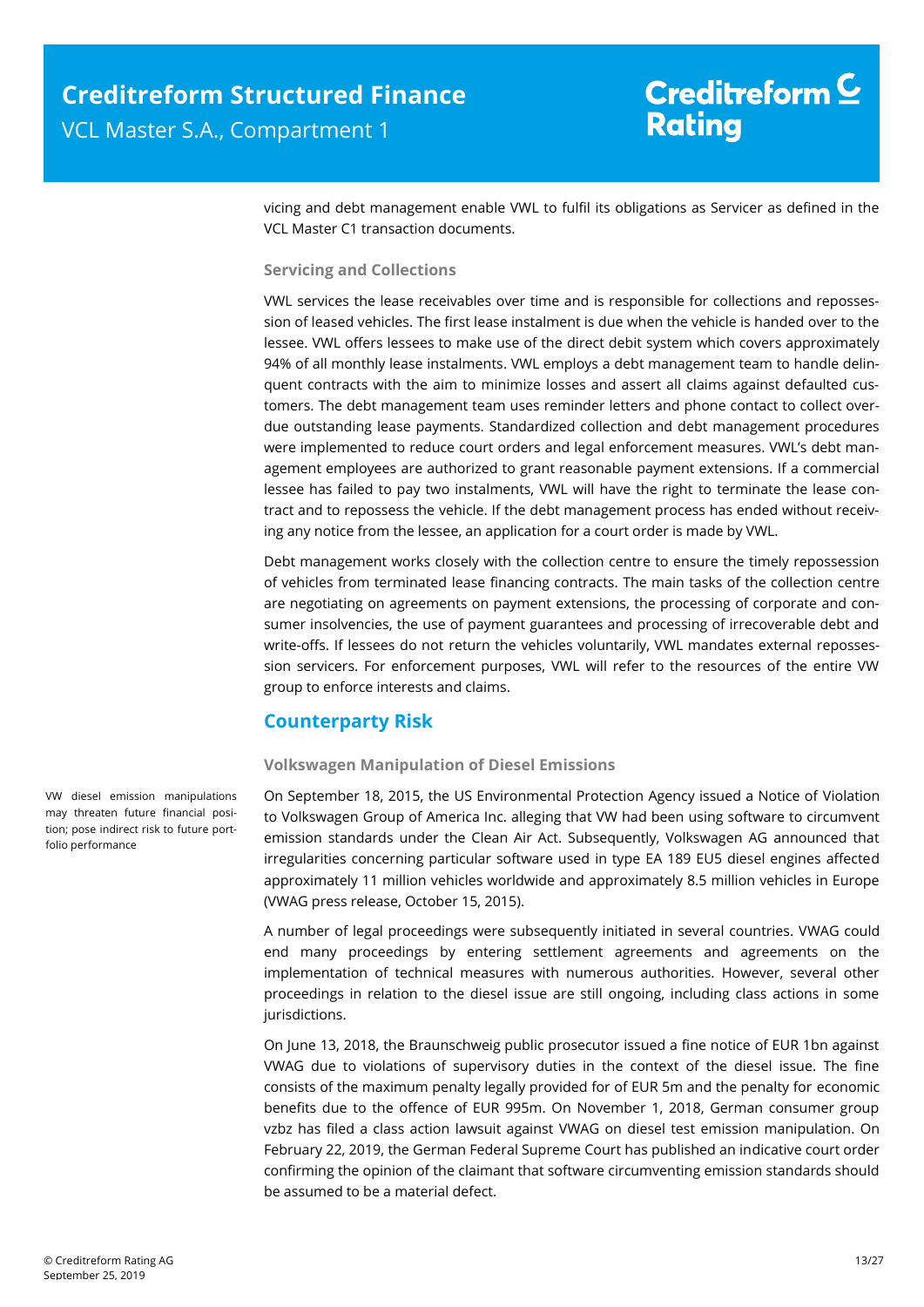According to information provided by VWL, there are currently only three vehicles with Type EA189 diesel engines in the VCL Master C1 portfolio. Therefore, the portfolio is not directly affected by EA189 software irregularities (unfixed vehicles). But additional proceedings or claims for damages may be initiated, if the technical solutions implemented by VWAG would have undisclosed negative effects on the affected vehicles.

Overall, CRA decided to maintain a conservative margin in its base case assumptions. Furthermore, we take into account potential market impact on residual values both from the manipulation of diesel emissions and the evolving market environment (diesel ban) by adequately sizing our recovery rate haircuts. We will update our ratings subject to new information that will be available in the future.

#### **Commingling Risk**

The transaction is structured to include a mechanism to protect against counterparty exposure resulting from VWL acting as a Seller and Servicer. As long as VWL is the Servicer for VCL Master C1 and the Monthly Remittance Condition is satisfied, the Servicing Agreement grants a right to VWL to commingle funds such as monthly collections or proceeds from the realisation of vehicles with its own funds during each monthly period and to use these funds at its own risk and for its own benefit until the next relevant payment date. In the case of a default of VWL, such funds may be lost in the Servicer´s insolvency estate, resulting in a (potentially nonrecoverable) loss of monthly collections, including prepayments, for Investors. To mitigate this risk, VWL funded a CCA of currently 1.13% of the discounted receivables balance and the amount standing to the accumulation account, which may be used to cover senior cost and interest.

To mitigate commingling risk, the structure obliges the Servicer to advance the aggregate value of all lease payments due in the next monthly period ("Monthly Remittance Condition") if minimum ratings of VWFS are no longer satisfied.

#### **Set-Off**

According to the transaction eligibility criteria, the status and enforceability of the purchased receivables must not be impaired by set-off rights; the Seller would have to repurchase any receivable for which a lessee were to exercise set-off. However, set-off risks could materialise under a limited number of circumstances.

While VWL as the lessor does not take deposits, a lessee could maintain deposits with VW Bank GmbH, a legally separate affiliate. CRA deems the risk of exercising set-off rights against VWL in this case as limited because lessees should not be entitled to set-off obligations against one entity with claims against a legally separate entity.

VWL offers service contracts to certain lessees which can be negotiated with a vehicle lease. Payments for service components will be part of the monthly instalment of the lessee. If VWL fails to perform such services (i.e. in the case of an insolvency of VWL) the lessee may attempt to set-off payment of the lease instalment with claims against the lessor. However, the transaction only securitises the finance portion of the purchased lease financing contracts. In our view, the Issuer's risk to suffer losses from set-off due to service components is limited.

VWFS currently acts only as an intermediary for insurance products and not as counterparty. VWL pools insurance premiums and transfers such amounts to insurance companies. No in-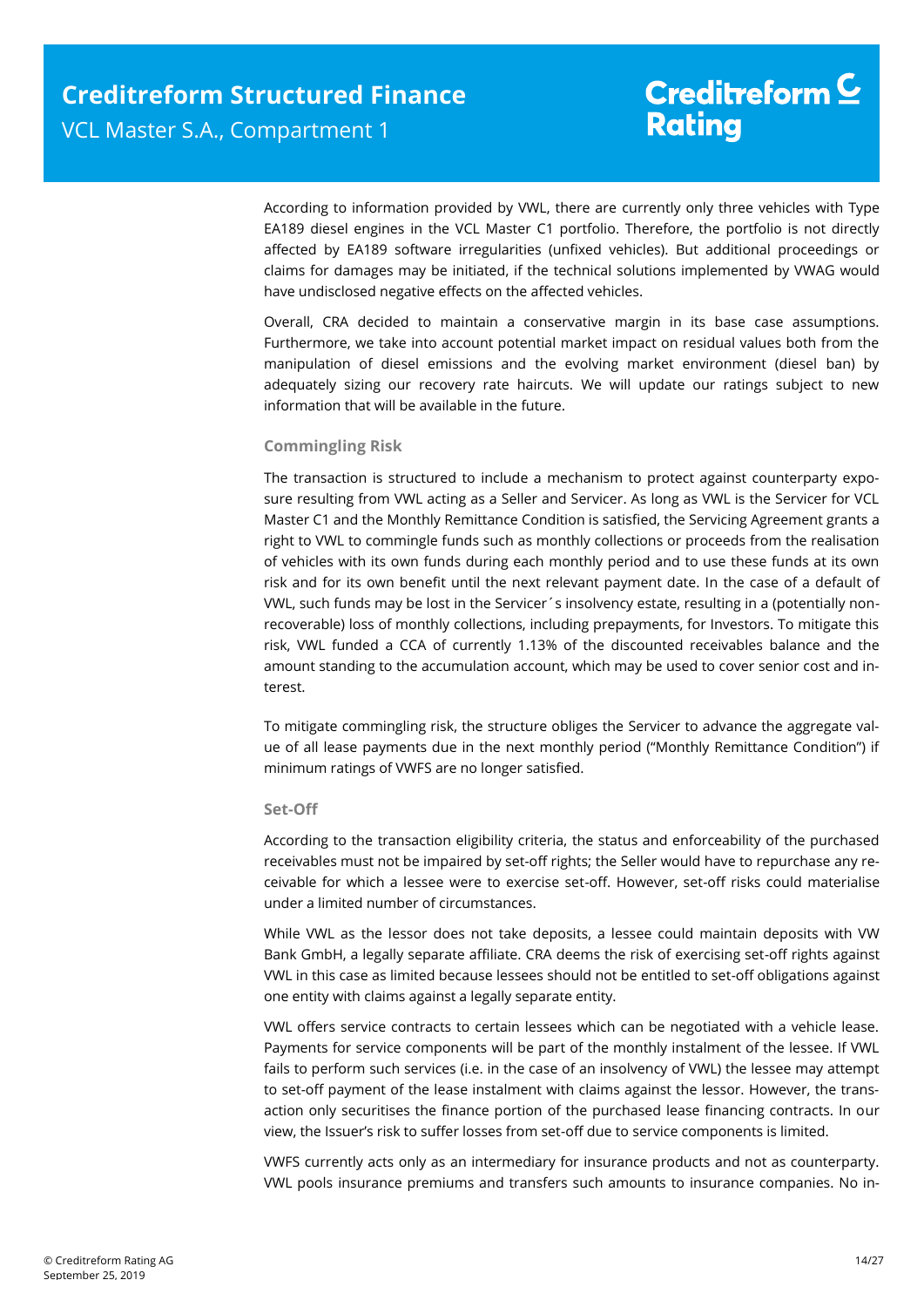surance component will be securitized in the transaction. Therefore, we consider set-off risks due to the non-performance of an insurance service to be limited.

#### **Tax Risk**

CRA received legal opinion from transaction counsel clarifying that the Issuer has limited exposure to Value Added Tax (VAT) risk, no exposure to withholding tax risk and limited exposure to income tax risk. The lease financing contracts are governed by the laws of Germany. Regarding VAT, the purchase of the receivables is payable exclusive of any VAT portion. If any future VAT liability with respect to the purchase of the receivables becomes due, the Seller is deemed to bear for any of such sums.

In the case of a servicer default, the Issuer is exposed to the risk that German tax authorities may deem the Issuer to exercise factoring services. This would be relevant if the tax authorities would assume the Issuer to have a permanent establishment in Germany and the replaced servicer has rendered factoring services.

German trade tax risk may materialize if German tax authorities conclude that the Issuer is subject to trade tax in Germany. In such a case an add-back of interest would lead to higher business profits of the issuer, which would result in a trade tax deduction. However, following the German Trade Tax Act, an add-back is limited to the amount of one quarter of the interest payments of the Issuer. In the case that the Issuer would turn to be subject of German trade tax, such respective add-backs are covered by the credit enhancement of the transaction. We deem the credit enhancement levels to be sufficient to cover this risk as well as the credit risk.

CRA included in its cash flow analysis scenarios which included potential VAT and German trade tax liabilities and factored these into the structure of the transaction in full, assuming an insolvency of the Seller. CRA observed that these risks do not have an immediate effect on the ratings of Class A and B notes series respectively, but increase sensitivity to further stresses.

While assessing the ratings of the Class A and the Class B notes, we assumed no change in Luxembourg securitization law over the lifetime of the transaction.

#### **Account Bank and Swap Counterparty**

VWL has entered into a service agreement with the Issuer to perform tasks according to its usual business practices, such as the service and administration of the receivables. To fulfil its duties, VWL will transfer the collected funds to the Account Bank on behalf of the Issuer. Therefore, the Issuer has established at least four accounts as defined in the Account Agreement in accordance with the terms and conditions of the transaction structure. The Issuer is exposed to the default risk of the Bank of New York Mellon ("BNYM"), appointed to be the Account Bank. However, default risks are mitigated by certain downgrade provisions linked to the rating of the Account Bank. Should BNYM be downgraded, the Account Bank is required to transfer the balance of the account to another bank with sufficient ratings on its own cost. To assess the risk relating to the Account Bank, Creditreform Rating has undertaken an unsolicited bank rating of BNYM. The current rating of BNYM as of May 27, 2019 is A/stable.

The Issuer will enter into separate swap agreements with Crédit Agricole CIB ("Crédit Agricole") to mitigate exposure to interest rate changes over time and hedge the interest rate risk arising from receiving fixed rate payments under the lease receivables and paying a floating rate on the Class A and Class B notes. Under the terms of the swap agreements, the Issuer expects to

Downgrade and replacement provisions partly mitigate counterparty exposure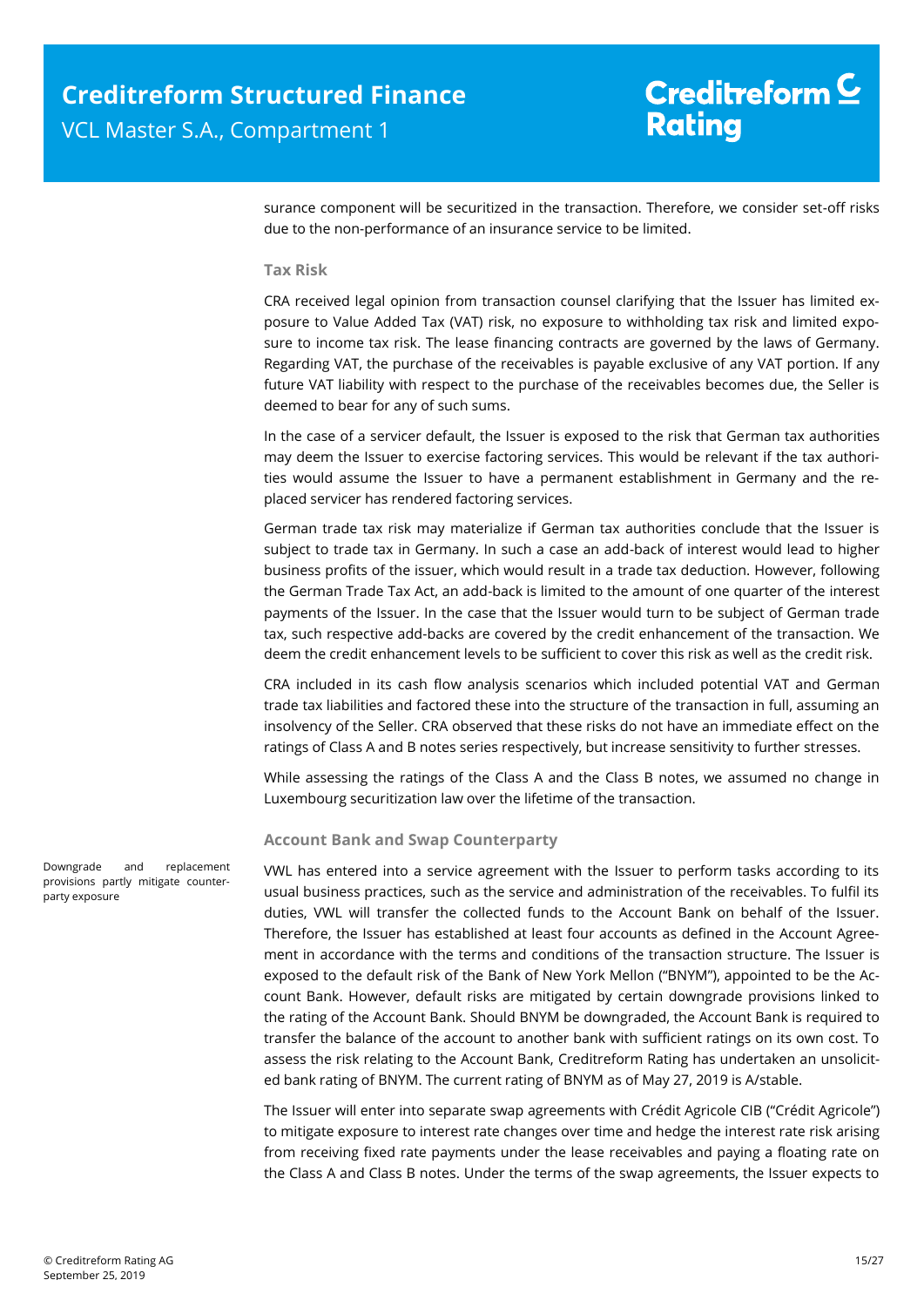receive floating rate payments based on 1-month Euribor plus spread in return of a fixed rate paid to the Swap Counterparty.

The Issuer is exposed to the risk of Crédit Agricole failing on any monthly payment, in which case the available distribution amount (including the cash reserve) may be insufficient to make required payments on the notes. Depending on the future development of interest rates, the Issuer may also be obliged to transfer net payments to the Swap Counterparty. As the monthly net swap payments rank senior to any liabilities on the notes, the available distribution amount may be insufficient to cover all required payments on the notes. The transaction is also exposed to the risk of Swap Counterparty insolvency. In this case, substantial swap termination payments may arise depending on the future development of interest rates and the future market value of the swap.

To mitigate Swap Counterparty exposure, the structure foresees certain downgrade provisions linked to the rating of the Swap Counterparty which require certain actions should its ratings fall below a minimum rating threshold. These actions may include the collateralization of the referenced amounts by the Swap Counterparty, a transfer of obligations to a replacement Swap Counterparty, or the procurement of a guarantee. To assess the risk relating to the Swap Counterparty, Creditreform Rating has undertaken an unsolicited bank rating of Crédit Agricole. The current rating of Crédit Agricole as of September 27, 2018 is A/stable.

### <span id="page-15-0"></span>**Credit and Portfolio Risk**

Creditreform Rating´s credit and portfolio analysis were based on data provided by VWL, which included net loss vintage performance curves going back to 2002, as well as delinquency data going back to 2010. VWL provided stratification tables based on the final pool which allow a further assessment of the portfolio composition. The quality and quantity of data available was considered to be sufficient for the purpose of our analysis.

**Receivables Pool Characteristics**

#### *Portfolio Composition*

The portfolio consists of lease financing contracts originated by VW group dealers and entered into between lessees and VWL. It includes different vehicle brands (i.e. Volkswagen, Audi, SEAT, Skoda and VW LCV). The lease financing contracts are extended to commercial and noncommercial customers as a partially-amortizing finance lease. Dealers typically bear the RV risks related to the final sale, but may buy insurance against RV losses from VWL. A small percentage of lessees choose to bear part of the RV risk ("Open End Lease Contracts", see Table 9). At the end of the lease term, the vehicle will be sold by the dealer and the proceeds will be distributed according to the terms of the lease contract. The portfolio is well diversified and does not contain any significant single obligor concentrations.

Table 9: Portfolio Characteristics

| <b>Portfolio Characteristics</b>                 |                  |
|--------------------------------------------------|------------------|
| Outstanding Discounted Receivables Balance (EUR) | 1,989,223,962.91 |
| Number of lease financing contracts              | 216,485          |
| Number of lessees                                | 134,125          |
| Type of lessees:                                 |                  |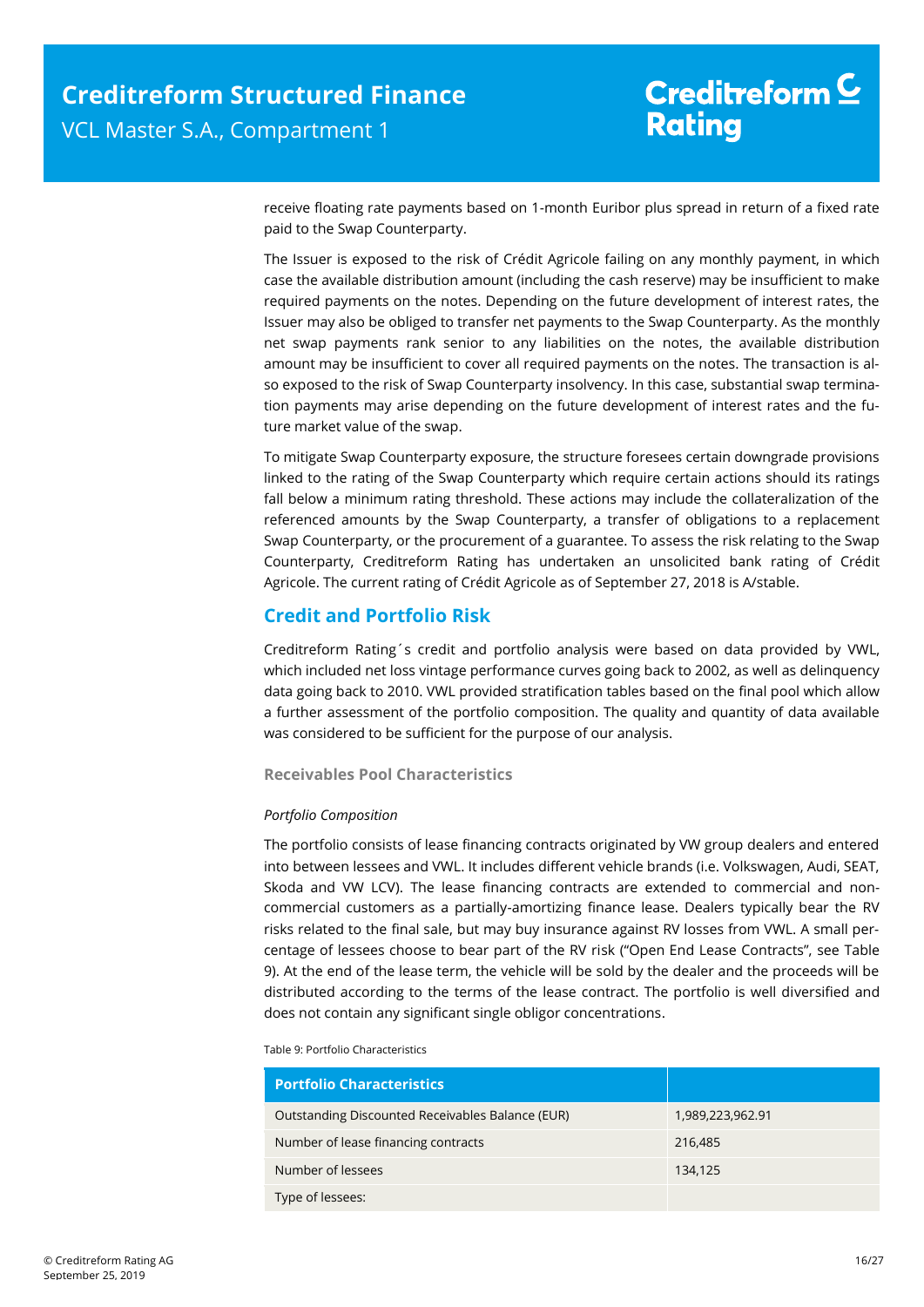### **Creditreform Structured Finance** VCL Master S.A., Compartment 1

# Creditreform<sup>C</sup> **Rating**

| Retail customers $(%)^1$                       | 73.24    |
|------------------------------------------------|----------|
| Corporate customers $(\%)^1$                   | 26.76    |
| Average nominal balance / lease contract (EUR) | 9,933.19 |
| WA seasoning (months)                          | 7.53     |
| WA remaining term (months)                     | 32.22    |
| Closed End Contracts $(\%)^1$                  | 99.53    |
| Type of Car                                    |          |
| New $(%)^1$                                    | 94.50    |
| Used $(%)^1$                                   | 2.78     |
| Demonstration vehicles (%) <sup>1</sup>        | 2.71     |
| Diesel engine vehicles (%) <sup>1</sup>        | 70.23    |
| Type EA 189 engine vehicles (%) <sup>1</sup>   | 0.00     |

<sup>1</sup> Percentage of the Discounted Receivables Balance

The following graphs show the maturity profile of the portfolio at the cut-off date as well as the distribution of vehicles by brand (see below):



Figure 2: Contract Maturity Profile I Source: VWL, CRA Figure 3: Brand Distribution I Source: VWL, CRA

#### *Historical Performance*

VWL provided delinquency performance data on single and business customers going back to 2010. The lease financing contracts extended to customers typically grant a right to VWL to terminate a lease contract when the lessee is due more than two monthly lease instalments. As described in "Servicing and Collections" above, VWL normally reaches payment arrangements to remedy any outstanding liabilities with a client before terminating a lease contract.

Historically, delinquencies for the entire lease portfolio have shown a decreasing trend since 2013 with a slight increase in the end of 2018 (see [Figure 4\)](#page-17-0).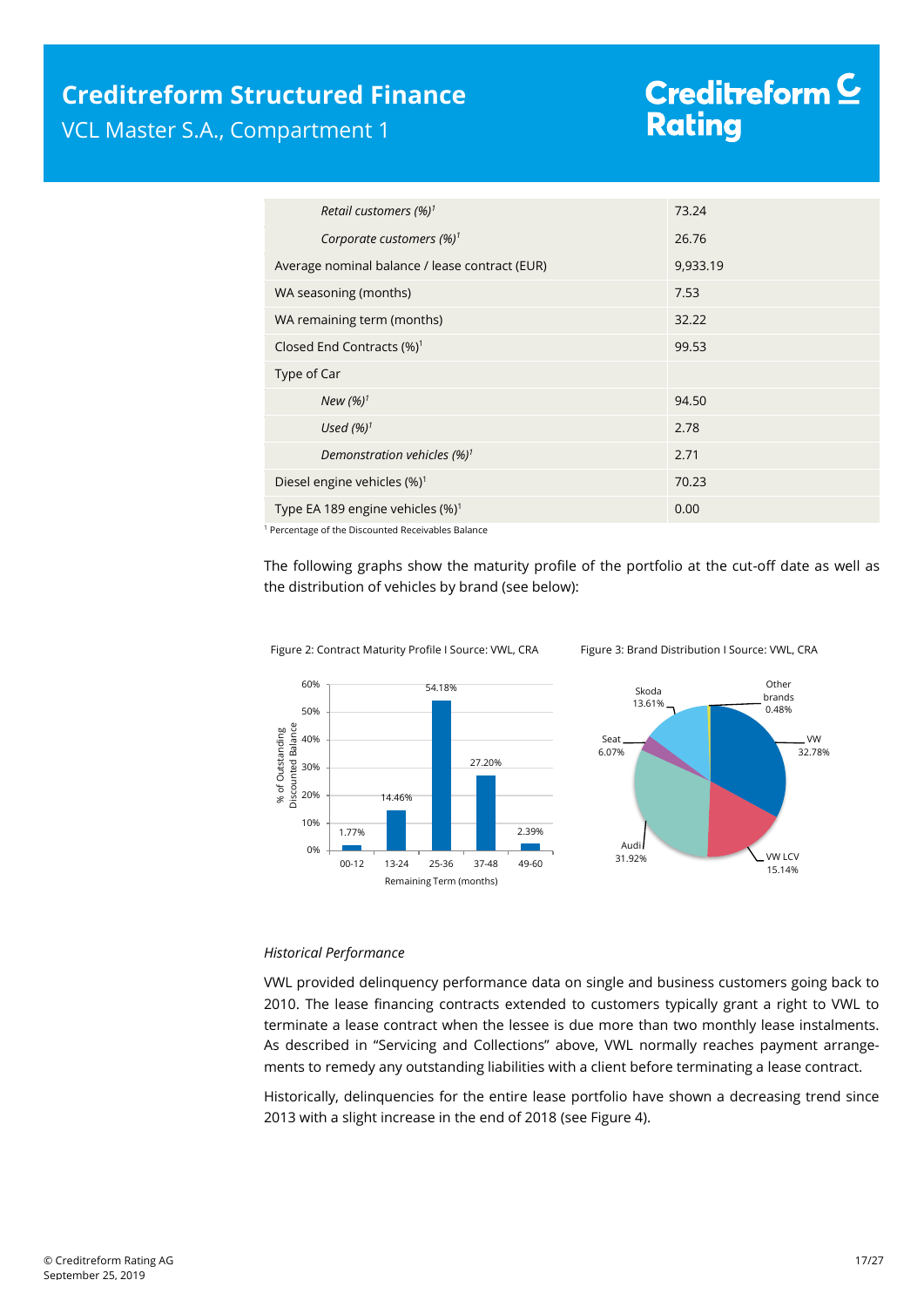

<span id="page-17-0"></span>Figure 4: Delinquencies by Delinquency Period | Source: VWL, CRA

#### **Credit Risk**

#### *Defaults*

<span id="page-17-1"></span>Creditreform Rating set its net-loss base case at 0.52%

VWL provided detailed total book vintage data on net losses. Creditreform Rating used this information to analyse the historical net loss performance of different vintages (se[e Figure 5\):](#page-17-1)

Figure 5: Net Loss Rates of VWL Total Lease Book by Year, extrapolated I Source: VWL, CRA



Historical and projected losses show a trend towards lower loss rates in younger vintages. This effect may, in part, be explained by improved servicing and collection performance of the Servicer. Moreover, the credit risk of the German corporate sector, which we consider a main driver of portfolio performance in the current lease securitisation, has been significantly decreasing since 2009 (see Creditreform Rating (2019): "Default Study - Ausfallraten in der Deutschen Wirtschaft 2018"). Our economic outlook for Germany is moderate and we expect weaker economic growth in an uncertain macroeconomic environment. (see "German Economic Outlook and Auto Leasing Business" above).

Observed differences between total-book vintage performances and the performances of previous VCL transactions with respect to recorded dynamic and 12-months average dynamic net loss ratios [\(Figure 6\)](#page-18-0) may be explained by the application of eligibility criteria at the pool cut-off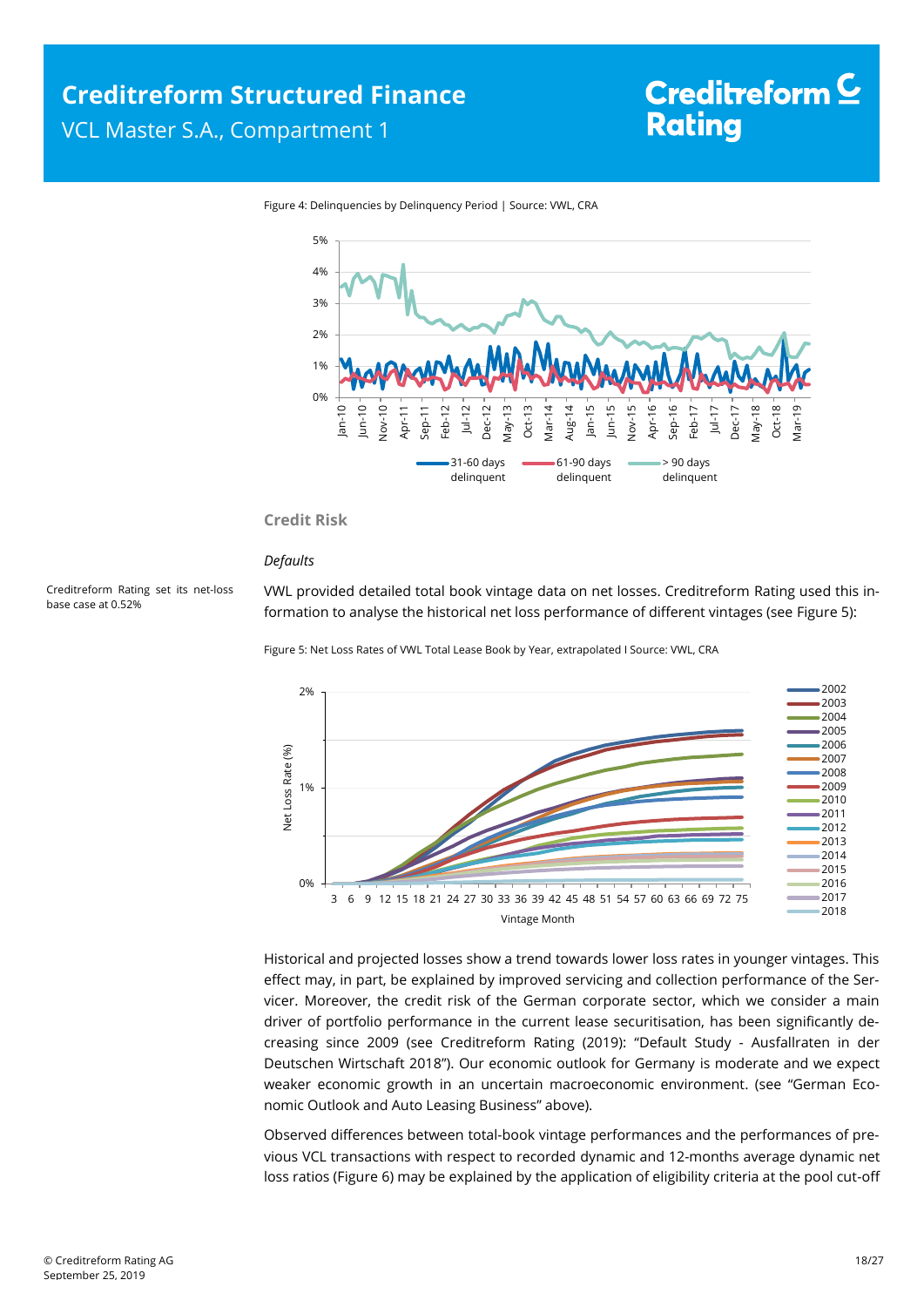date and the revolving structure of the transaction as well as the effects of term takeouts and tap-issuances.



<span id="page-18-0"></span>Figure 6: VCL Master C1 Dynamic and 12-Month Average Dynamic Net Loss Ratios I Source: VWFS, CRA

Analysis of historical default frequencies from vintage data reveals a trend towards declining default risk. In the graph below we show probabilities of default ("PD") for different time horizons, combining overlapping vintages by date and time into a dynamic perspective [\(Figure 7\)](#page-18-1):

<span id="page-18-1"></span>Figure 7: Historical total book default rates, 1-year to 5-year probability of default I Source: VWL, CRA



In deriving our base case loss rate assumption, younger vintages were consequently considered a better indicator of future performance. Based on improved historical performance and a stable economic outlook, Creditreform Rating has set a base case net loss expectation of 0.52% for its rating analysis, taking into account the typical maturity profile of lease financing contracts and adjusting for the specific maturity profile of VCL Master C1.

#### *Recoveries*

Creditreform Rating set the recovery base case at 65%

VWL did not provide explicit historical data on the recovery performance of its leases and leasing portfolios. However, an analysis of data on previous VCL transactions derived from investor reports provided sufficient information to gauge the recovery performance of the Servicer [\(Figure 8\)](#page-19-0).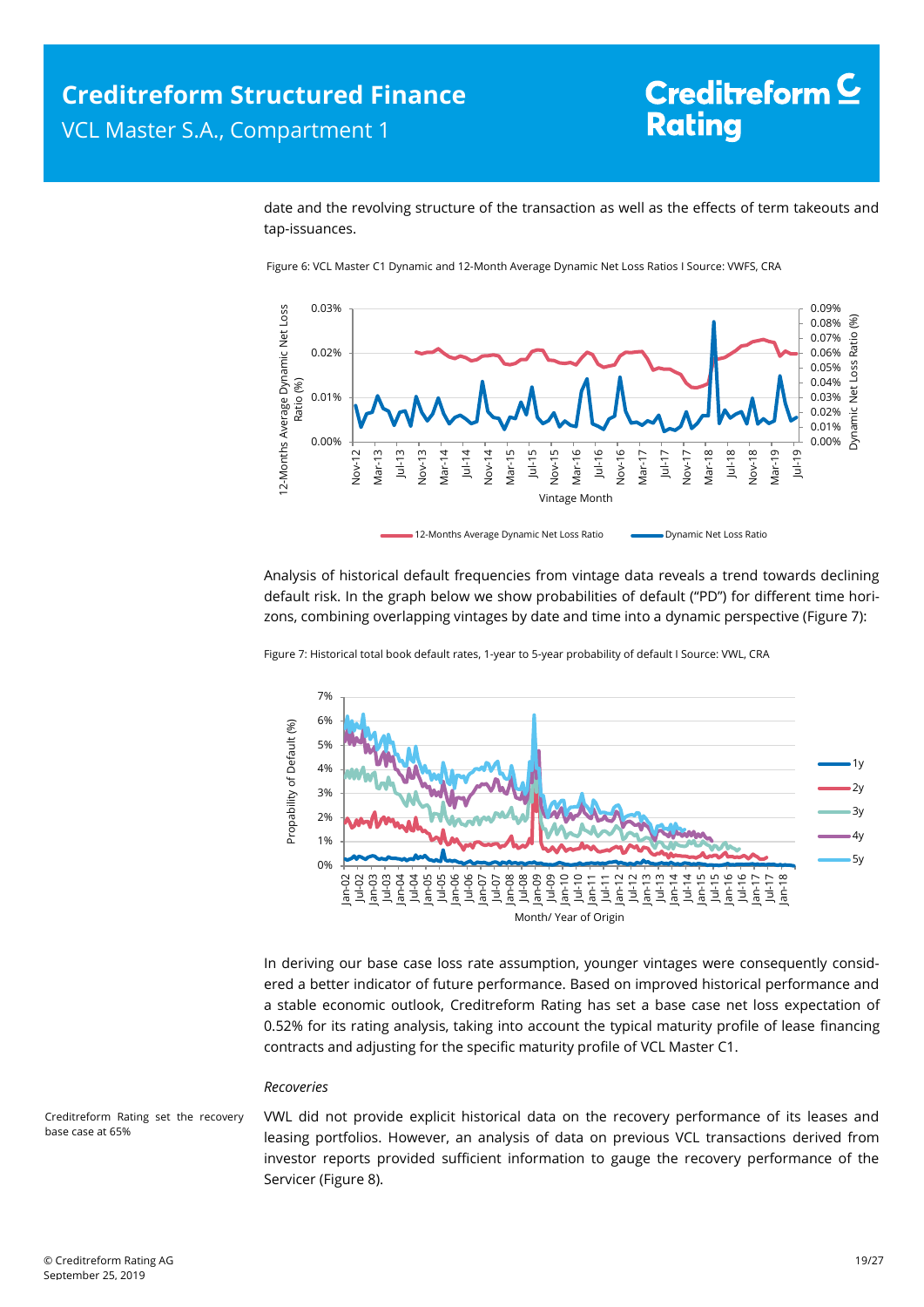<span id="page-19-0"></span>

Figure 8: Historical recovery performance of VCL transactions I Source: VWL, CRA

Despite a relatively stable performance (between 60%-70%), the data reveal a fair amount of variation over time. As a cross-check, Creditreform Rating also used vintage data in dynamic format to compare gross defaults to recorded net losses and assuming a granular and homogeneous distribution of contract values in order to calculate implied recovery rates at different time. Creditreform Rating has set the recovery base case at 65%. Combining our net-loss base case of 0.52% with a 65% recovery assumption, we obtained a gross-loss default rate basecase expectation of 1.49% over the term of the transaction.

#### *Prepayments*

<span id="page-19-1"></span>Creditreform Rating set the prepayment base case at 1.00% CPR

Creditreform Rating used data on prior prepayment performance of VCL Master C1, dating back to 2010. In general, the lease financing contracts purchased by the issuer do not provide a lessee with an option to prepay the lease contract. However, and subject to the discretion of VWL, lease financing contracts may be amended, resulting in a potential prepayment or early settlement of the lease contract. Prepayments have historically ranged between about 1 and 3 per cent annualized CPR (se[e Figure 9\).](#page-19-1)

Figure 9: Historical prepayments (annualized CPRs) I Source: VWL, CRA



High prepayments pose a re-investment risk to investors because of a lower weighted-average life ("WAL") of the notes. However, it is Creditreform Rating´s view that higher prepayments contribute to the structural stability of the transaction. From a rating perspective, lower prepayment assumptions represent a more conservative approach because the structure has to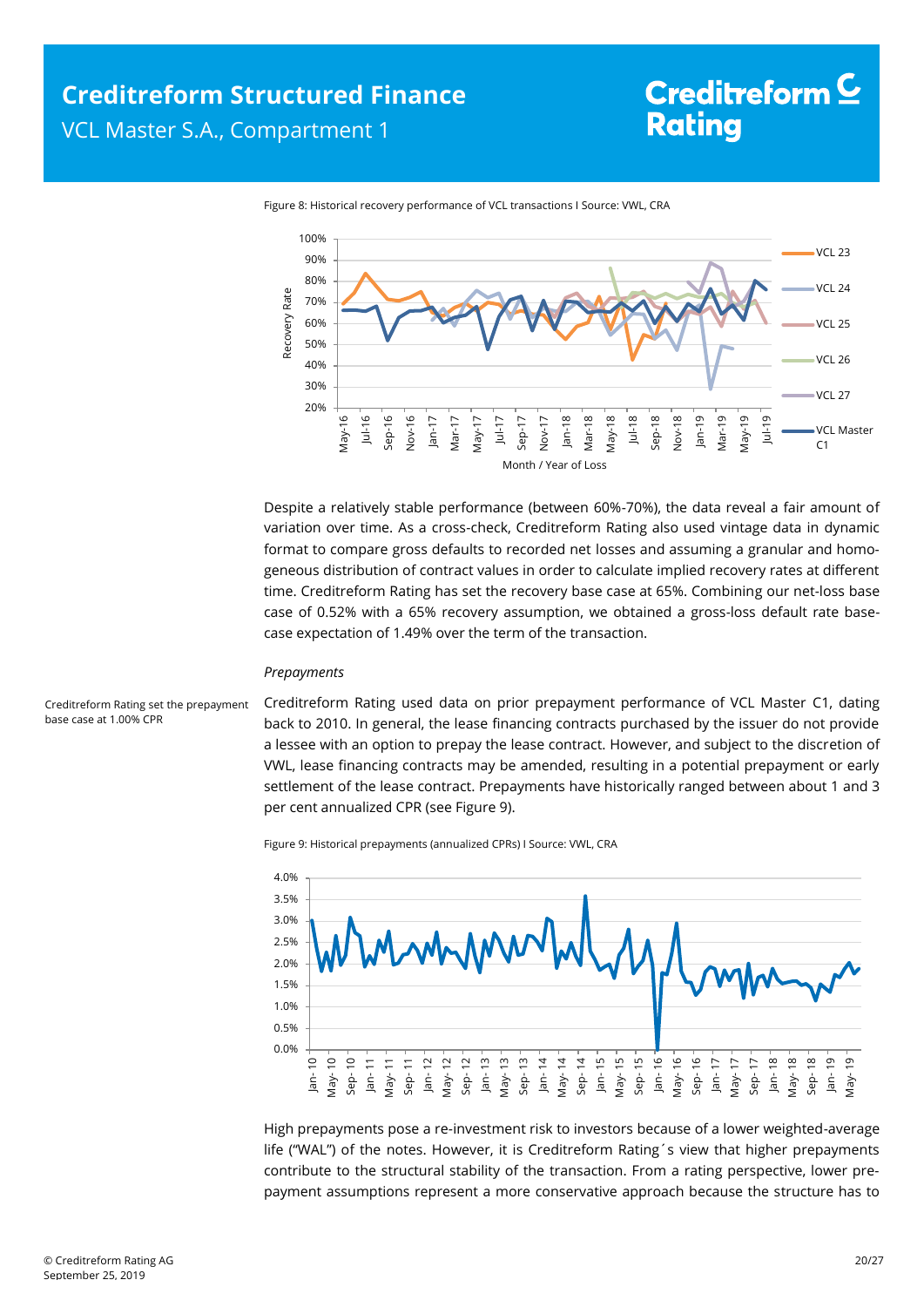sustain the higher WAL of the notes resulting from an overall lower cash inflow. Following the analysis of empirical data available, the base case assumption of the annualized prepayment rate was accordingly set to be 1.00%.

#### *Base Case Summary*

Creditreform Rating´s credit risk assessment was based on vintage data and prior VCL investor reports and results in the following base case assumptions, which will be used as an input to build rating scenarios and model the cash flows of the structure. The loss parameters displayed in the following table are stated with respect to the lifetime of the transaction, taking into account the seasoning and remaining maturities of the pool (see [Table 10\)](#page-20-1):

<span id="page-20-1"></span>Table 10: Summary of Base Case Assumptions

| <b>Credit Risk Parameter.</b> | <b>Base Case</b> |
|-------------------------------|------------------|
| Gross Loss (%)                | 1.49             |
| Recovery Rate (%)             | 65.00            |
| Net Loss (%)                  | 0.52             |
| Prepayment Rate (% ann. CPR)  | 1.00             |

#### *Residual Value Risk*

VCL Master C1 does not securitise residual values of the purchased lease receivables. Therefore, the Issuer is not exposed to risks related to the securitization of residual values.

### <span id="page-20-0"></span>**Cashflow Analysis**

Creditreform Rating simulated the transaction cash flows in its proprietary cash flow model, which was tailored to the structure of VCL Master C1. The purpose of the cash flow analysis is to test the transactions´ ability of paying interest and ultimate payment of principal by final maturity using stressed base case assumptions in each specific rating scenario. Creditreform Rating also tested the sensitivity of the transaction´s performance with respect to increases in the default rate assumption, decreases in the recovery rates, and prepayment scenarios.

A run-out schedule of the portfolio was implemented into the cash flow model taking into consideration the timing of defaults, the amount of prepayments, and the level of interest rates.

#### **Rating Scenarios**

CRA base case stresses:

AAAsf: x6.77 default multiple 48.45% recovery haircut

AA-sf: x5.10 default multiple 40.48% recovery haircut Taking our loss assumptions as a starting point, Creditreform Rating then stressed its base case assumptions in each rating scenario in order to account for unexpected economic deterioration and worsening portfolio performance. Separate stress factors were applied to default and recovery rates to arrive at scenario-specific stressed loss expectations, which were then fed into the cash flow model.

#### *Default Rates*

Following our "Rating of Auto ABS Securitisations" methodology and depending on the specific rating scenarios (AAA<sub>sf</sub> and AA-<sub>sf</sub>), the stress multiples for default rates were set at x6.77 and x5.10, respectively. This leads to the rating-specific stressed gross loss of 10.09% for AAA<sub>sf</sub> and 7.59% for AA-sf.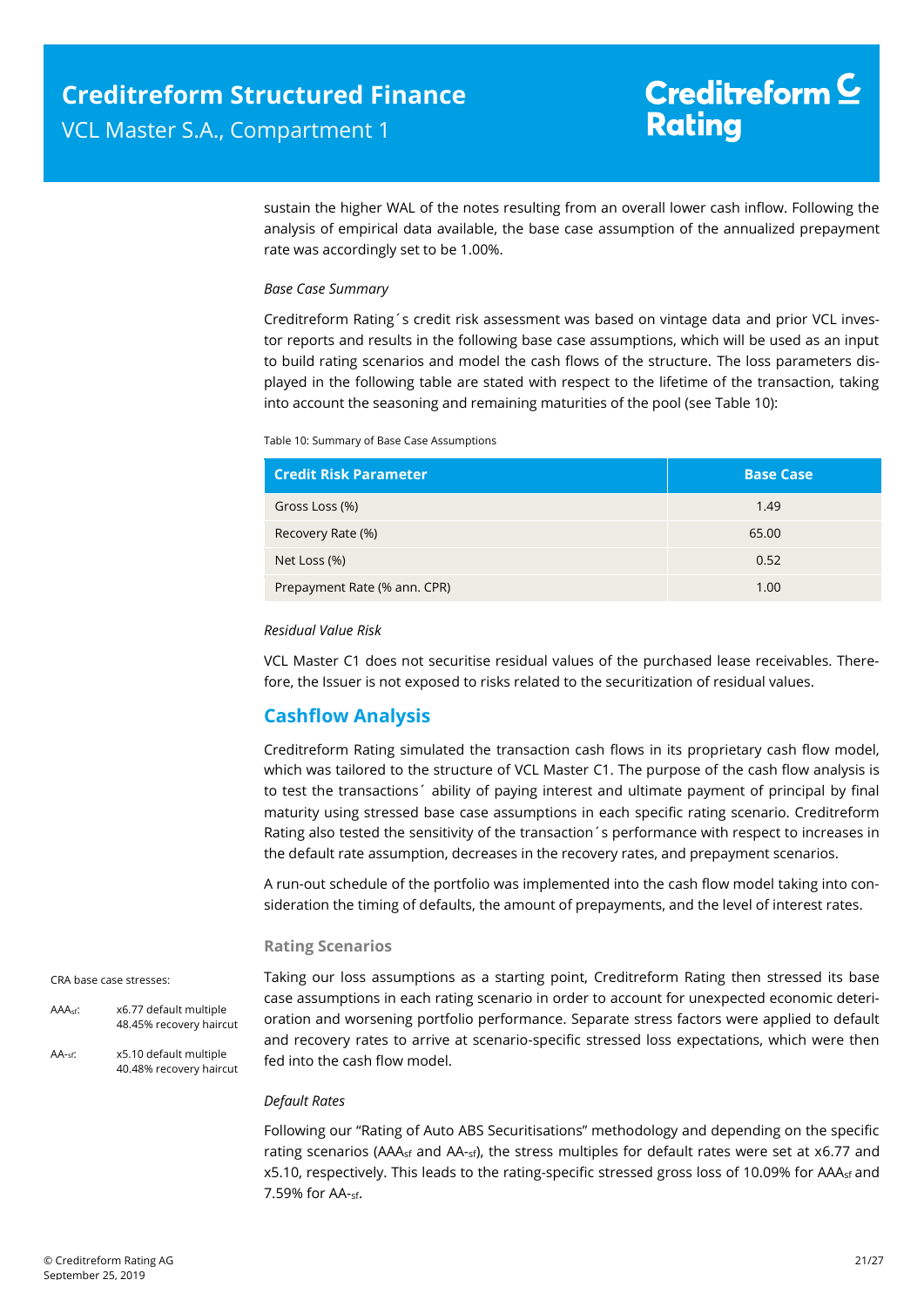#### *Recovery Rates*

The base case recovery expectation of 65% was subjected to a rating haircut in each rating scenario. The recovery rate haircuts were set to  $48.45\%$  in the AAA<sub>sf</sub> scenario and  $40.48\%$  in the AA-sf scenario, respectively. The haircuts take into account different transaction-specific features such as observed volatility, established recovery procedures and potential residual value deterioration. As a result, the stressed recovery rates were set to 33.51% in an AAA<sub>sf</sub> scenario and 38.69% in an AA-sf scenario. The scenario-specific expected losses were calculated by applying our rating multiplies and haircuts to the base case [\(Table 11\)](#page-21-0).

<span id="page-21-0"></span>Table 11: Stressed Assumptions

| <b>Rating Scenario</b>       | <b>AAAst</b> | $AA-sf$ |
|------------------------------|--------------|---------|
| Base Case Gross Loss (%)     | 1.49         | 1.49    |
| <b>Default Multiple</b>      | 6.77         | 5.10    |
| Rating Loss Rate (%)         | 10.09        | 7.59    |
| Base Case Recovery Rate (%)  | 65.00        | 65.00   |
| <b>Recovery Haircut (%)</b>  | 48.45        | 40.48   |
| Rating Recovery Rate (%)     | 33.51        | 38.69   |
| <b>Expected Net Loss (%)</b> | 6.71         | 4.66    |

#### **Sensitivity Analysis**

#### Table 12: Class A Sensitivities

<span id="page-21-1"></span>

| <b>Recovery</b><br><b>Default</b> | <b>Base Case</b>  | $-10%$            | $-25%$            | $-50%$            |
|-----------------------------------|-------------------|-------------------|-------------------|-------------------|
| <b>Base Case</b>                  | AAA <sub>sf</sub> | AAA <sub>sf</sub> | AAA <sub>sf</sub> | AAA <sub>sf</sub> |
| $+10%$                            | AAA <sub>cf</sub> | AAA <sub>sf</sub> | AAA <sub>cf</sub> | AAA <sub>cf</sub> |
| $+25%$                            | $AA +sf$          | AAA <sub>sf</sub> | AAA <sub>sf</sub> | $AA +sf$          |
| $+50%$                            | $AA +_{sf}$       | $AA +_{sf}$       | $AA +_{sf}$       | $AA$ -sf          |

#### Table 13: Class B Sensitivities

<span id="page-21-2"></span>

| <b>Recovery</b><br><b>Default</b> | <b>Base Case</b> | $-10%$   | $-25%$   | $-50%$          |
|-----------------------------------|------------------|----------|----------|-----------------|
| <b>Base Case</b>                  | $AA -sf$         | $AA -sf$ | $AA -sf$ | $AA -sf$        |
| $+10%$                            | $AA -sf$         | $AA -sf$ | $AA -cf$ | $AA -sf$        |
| $+25%$                            | $AA -sf$         | $AA -cf$ | $AA -cf$ | $A_{\text{cf}}$ |
| $+50%$                            | $AA -sf$         | $AA -sf$ | $A_{sf}$ | $BBB +sf$       |

In order to gauge the effect of variations in default and recovery rates on rating indications, Creditreform Rating conducted a sensitivity analysis including single and combined stresses of the default and recovery base case assumptions. [Table 12](#page-21-1) and [Table 13](#page-21-2) show the resulting rating indications for the Class A and Class B notes, respectively. For instance, the best case rating of an AAA<sub>sf</sub> represents a scenario with unchanged base case assumptions. If the default rate base case was set to increase by 25%, our analysis would suggest a Class A note downgrade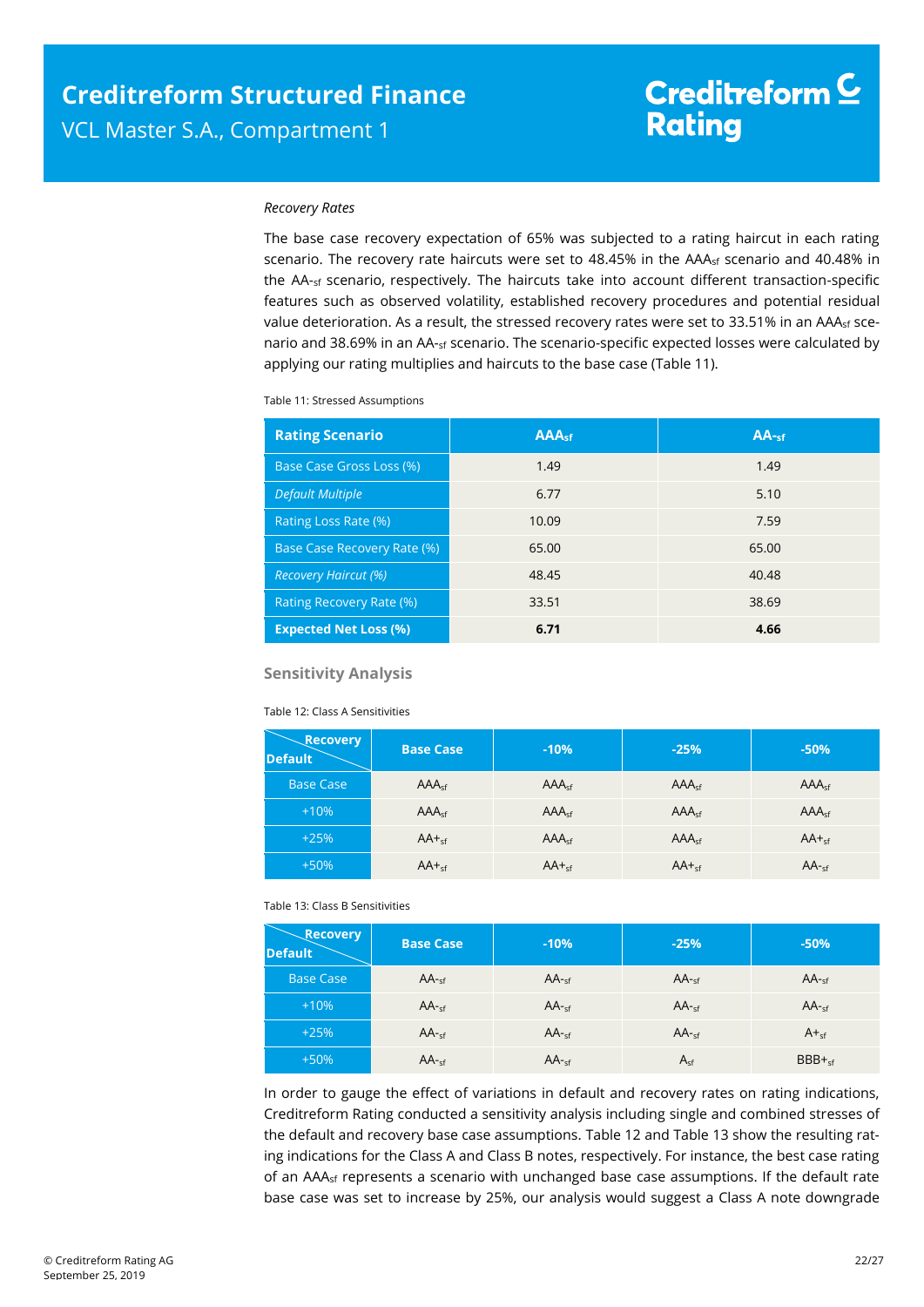from AAA<sub>sf</sub> to AA+<sub>sf</sub>. The worst case rating of AA-sf for the Class A notes represents a scenario, where a severe 50% stress on both defaults and recoveries is applied collectively.

Creditreform Rating tested scenarios with back-, even-, and front-loaded default timings. As highlighted in [Table 14,](#page-22-0) Creditreform Rating also assessed the effect of changing the prepayment rate to 0%. Overall, we observed reduced rating sensitivities of the Class A and Class B notes to our default, recovery and prepayment assumptions.

<span id="page-22-0"></span>Table 14: Class A and Class B Prepayment Sensitivities

| <b>Prepayment rate</b>   | <b>Class A</b>    | <b>Class B</b> |
|--------------------------|-------------------|----------------|
| <b>Base Case (1.00%)</b> | AAA <sub>cf</sub> | $AA -cf$       |
| Zero                     | AAA <sub>sf</sub> | $AA$ -sf       |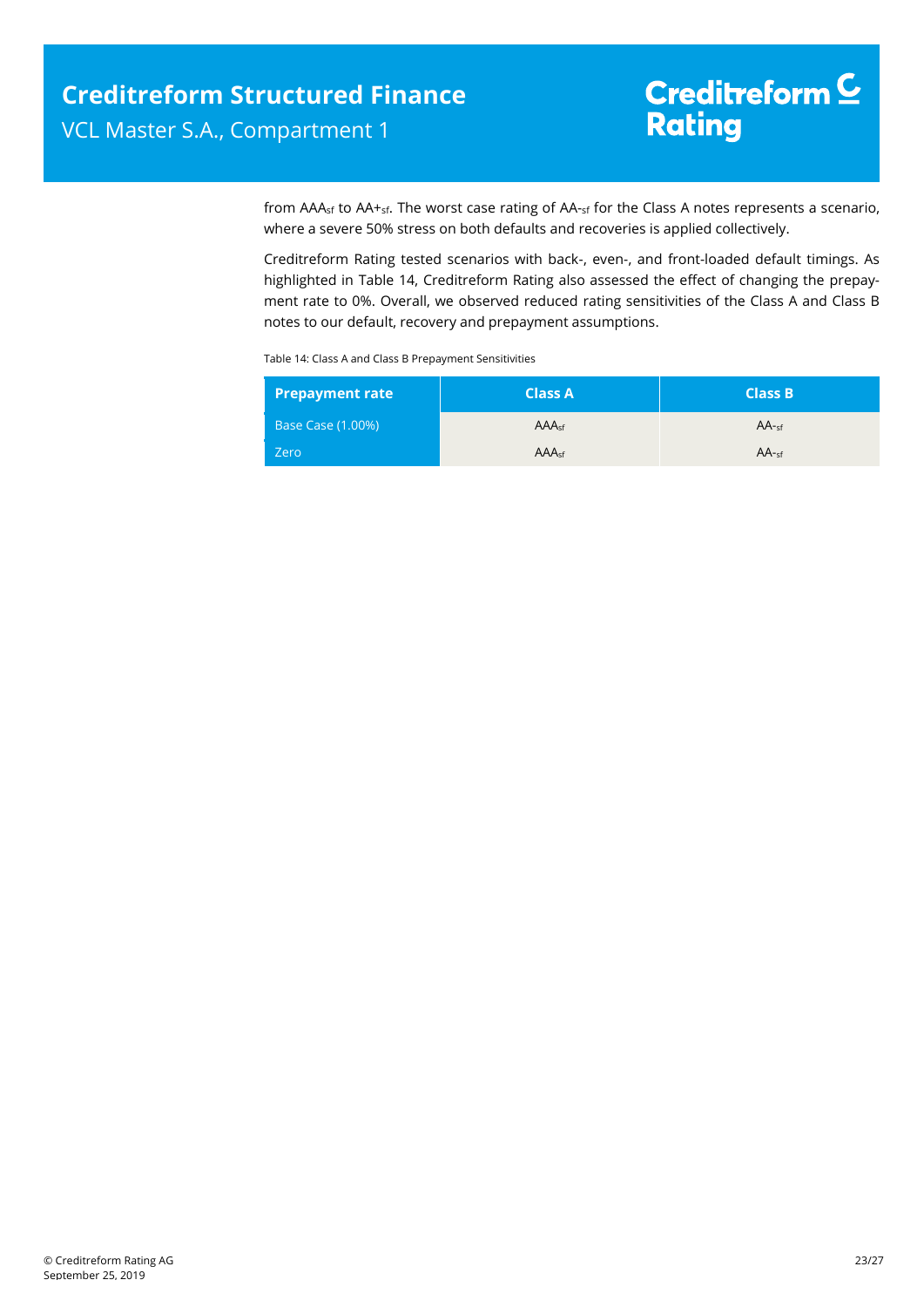# Creditreform C<br>Rating

### <span id="page-23-0"></span>**Appendix**

**Rating History**

| <b>Event</b>   | <b>Rating Date</b> | <b>Publication</b><br><b>Date</b> | <b>Result</b>                                                            |
|----------------|--------------------|-----------------------------------|--------------------------------------------------------------------------|
| Initial rating | 23.09.2016         | 26.09.2016                        | Class A: $AAA_{\rm cf}$ / Class B: $A_{\rm cf}$                          |
| Monitoring     | 21.10.2016         | 25.10.2016                        | Class A: AAA <sub>sf</sub> / Class B: A+ <sub>sf</sub>                   |
| Monitoring     | 23.11.2016         | 25.11.2016                        | Class A: $AAA_{\rm cf}$ / Class B: $A +_{\rm cf}$                        |
| Monitoring     | 21.12.2016         | 28.12.2016                        | Class A: $AAA_{sf}$ / Class B: $A +_{sf}$                                |
| Monitoring     | 23.01.2017         | 25.01.2017                        | Class A: $AAA_{sf}$ / Class B: $A +_{sf}$                                |
| Monitoring     | 23.02.2017         | 27.02.2017                        | Class A: $AAA_{sf}$ / Class B: $A +_{sf}$                                |
| Monitoring     | 23.03.2017         | 27.03.2017                        | Class A: $AAA_{sf}$ / Class B: $A +_{sf}$                                |
| Monitoring     | 24.05.2017         | 26.05.2017                        | Class A: AAA <sub>sf</sub> / Class B: A+ <sub>sf</sub>                   |
| Monitoring     | 23.06.2017         | 26.06.2017                        | Class A: $AAA_{sf}$ / Class B: $A +_{sf}$                                |
| Monitoring     | 23.08.2017         | 25.08.2017                        | Class A: AAA <sub>sf</sub> / Class B: A+ <sub>sf</sub>                   |
| Renewal        | 21.09.2017         | 25.09.2017                        | Class A: $AAA_{\rm sf}$ / Class B: $A +_{\rm sf}$                        |
| Monitoring     | 20.10.2017         | 25.10.2017                        | Class A: $AAA_{sf}$ / Class B: $A+_{sf}$                                 |
| Monitoring     | 23.11.2017         | 28.11.2017                        | Class A: $AAA_{\rm sf}$ / Class B: $A +_{\rm sf}$                        |
| Monitoring     | 21.12.2017         | 28.12.2017                        | Class A: $AAA_{sf}$ / Class B: $A+_{sf}$                                 |
| Monitoring     | 23.01.2018         | 25.01.2018                        | Class A: $AAA_{\rm cf}$ / Class B: $A +_{\rm cf}$                        |
| Monitoring     | 23.02.2018         | 26.02.2018                        | Class A: $AAA_{sf}$ / Class B: $A +_{sf}$                                |
| Monitoring     | 23.03.2018         | 27.03.2018                        | Class A: $AAA_{sf}$ / Class B: $A +_{sf}$                                |
| Monitoring     | 19.04.2018         | 26.04.2018                        | Class A: AAA <sub>sf</sub> / stable/ Class B: A+ <sub>sf</sub> / stable  |
| Monitoring     | 23.05.2018         | 25.05.2018                        | Class A: AAA <sub>sf</sub> / stable/ Class B: A+ <sub>sf</sub> / stable  |
| Monitoring     | 22.06.2018         | 25.06.2018                        | Class A: AAA <sub>sf</sub> / stable/ Class B: A+ <sub>sf</sub> / stable  |
| Monitoring     | 23.07.2018         | 25.07.2018                        | Class A: AAA <sub>sf</sub> / stable/ Class B: A+ <sub>sf</sub> / stable  |
| Monitoring $3$ | 26.07.2018         | 02.08.2018                        | Class A: $AAA_{sf}$ (watch)/ Class B: $A+_{sf}$ (watch)                  |
| Monitoring     | 10.08.2018         | 15.08.2018                        | Class A: $AAA_{sf}$ / stable/ Class B: $A+_{sf}$ / stable                |
| Monitoring     | 24.08.2018         | 28.08.2018                        | Class A: $AAA_{sf}$ / stable/ Class B: $A+_{sf}$ / stable                |
| Renewal        | 21.09.2018         | 25.09.2018                        | Class A: AAA <sub>sf</sub> / stable/ Class B: AA- <sub>sf</sub> / stable |
| Monitoring     | 24.10.2018         | 25.10.2018                        | Class A: AAA <sub>sf</sub> / stable/ Class B: AA- <sub>sf</sub> / stable |
| Monitoring     | 22.11.2018         | 27.11.2018                        | Class A: AAA <sub>sf</sub> / stable/ Class B: AA- <sub>sf</sub> / stable |
| Monitoring     | 20.12.2018         | 27.12.2018                        | Class A: $AAA_{sf}$ / stable/ Class B: $AA_{sf}$ / stable                |
| Monitoring     | 22.01.2019         | 25.01.2019                        | Class A: AAA <sub>sf</sub> / stable/ Class B: AA- <sub>sf</sub> / stable |
| Monitoring     | 21.02.2019         | 25.02.2019                        | Class A: AAA <sub>sf</sub> / stable/ Class B: AA- <sub>sf</sub> / stable |
| Monitoring     | 19.03.2019         | 26.03.2019                        | Class A: AAA <sub>sf</sub> / stable/ Class B: AA- <sub>sf</sub> / stable |
| Monitoring     | 23.04.2019         | 25.04.2019                        | Class A: AAA <sub>sf</sub> / stable/ Class B: AA- <sub>sf</sub> / stable |
| Monitoring     | 23.05.2019         | 28.05.2019                        | Class A: AAA <sub>sf</sub> / stable/ Class B: AA- <sub>sf</sub> / stable |
| Monitoring     | 19.06.2019         | 25.06.2019                        | Class A: AAA <sub>sf</sub> / stable/ Class B: AA- <sub>sf</sub> / stable |
| Monitoring     | 22.07.2019         | 26.07.2019                        | Class A: AAA <sub>sf</sub> / stable/ Class B: AA- <sub>sf</sub> / stable |
| Monitoring     | 22.08.2019         | 27.08.2019                        | Class A: AAA <sub>sf</sub> / stable/ Class B: AA- <sub>sf</sub> / stable |
| Renewal        | 23.09.2019         | 25.09.2019                        | Class A: AAA <sub>sf</sub> / stable/ Class B: AA- <sub>sf</sub> / stable |

<sup>&</sup>lt;sup>3</sup> Monitoring due to a change in methodology

 $\overline{a}$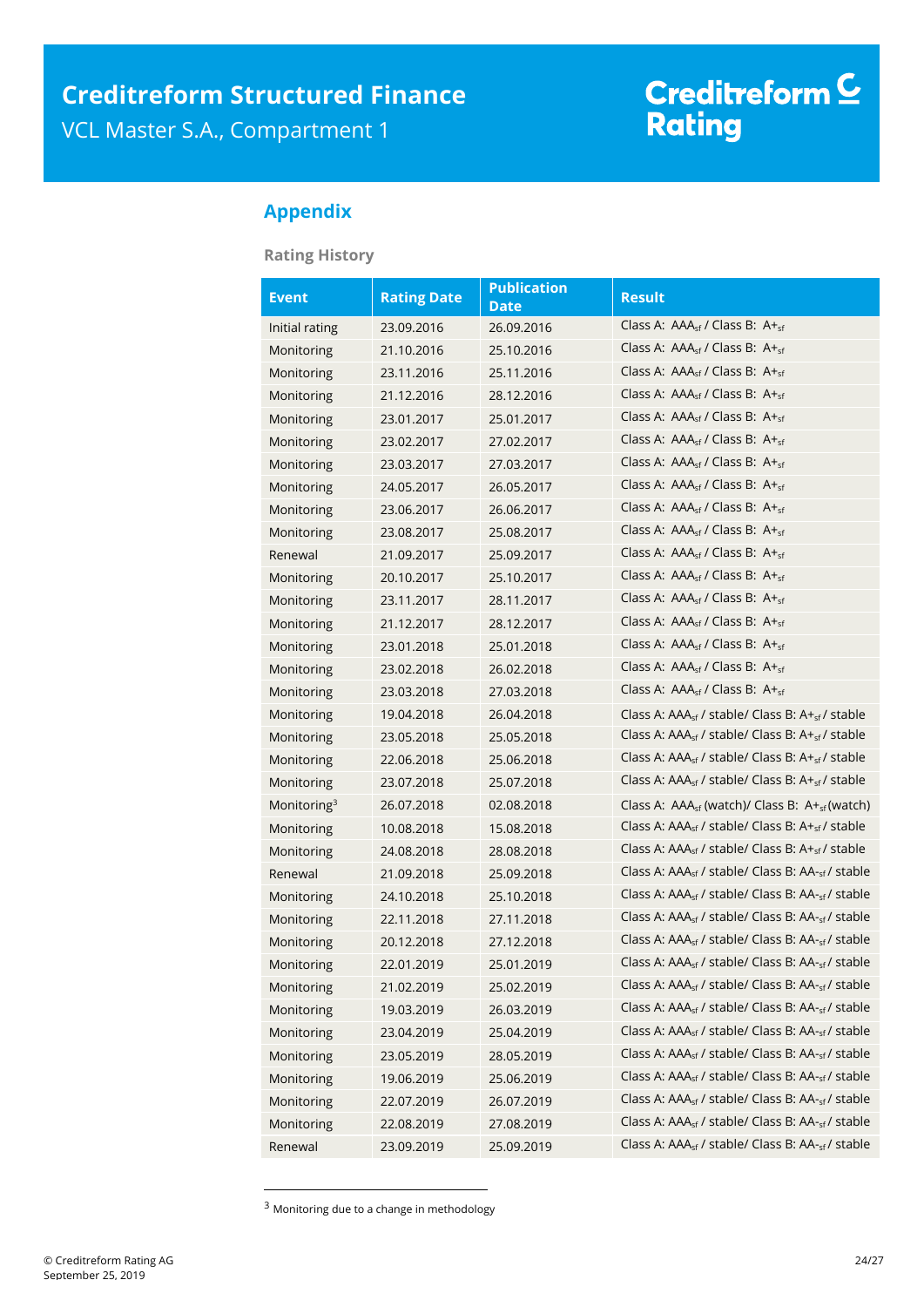#### **Regulatory Requirements**

Creditreform Rating AG was mandated on July 22, 2016 by VWL to conduct ratings for Class A and Class B notes series each issued by VCL Master S.A., acting for and on behalf of its Compartment 1. The rating was conducted on the basis of Creditreform Rating´s "Rating Auto ABS Securitizations" methodology in conjunction with Creditreform Rating's basic document "Rating Criteria and Definitions".

Important sources of information in the context of the ratings were, in addition to the submitted documents, a due diligence meeting in Braunschweig (Germany) on April 04, 2019. The submitted documents and information from VWL were sufficient to meet the requirements of Creditreform Rating AG's rating methodology.

A complete description of Creditreform Rating´s rating methodologies is published on the following internet page: [www.creditreform-rating.de.](http://www.creditreform-rating.de/)

This rating was carried out by analysts Philip Michaelis (Lead), Jan Löckenhoff and Sijia Zhang, all located in Neuss/Germany.

The pool cut-off date is August 31, 2019. Closing occurs on September 25, 2019. The ratings are based on the pool portfolio information as of September 11, 2019, as provided by the originator.

The issuer or all relevant parties have examined the rating report prior to publication and were provided with at least one full working day to appeal the rating committee decision and provide additional information. The rating decision was not amended following this examination.

In 2011 Creditreform Rating AG was registered within the European Union according to EU Regulation 1060/2009 (CRA-Regulation). Based on the registration Creditreform Rating AG is allowed to issue credit ratings within the EU and is bound to comply with the provisions of the CRA-Regulation.

#### **Conflict of Interests**

No conflicts of interest were identified during the rating process that might influence the analysis and judgements of the rating analysts involved or any other natural person whose services are placed at the disposal or under the control of Creditreform Rating AG and who are directly involved in credit rating activities or approving credit ratings and rating outlooks.

In case of providing ancillary services to the rated entity, CRA will disclose all ancillary services in the credit rating report.

#### **Rules on the Presentation of Credit Ratings and Rating Outlooks**

The approval of credit ratings and rating outlooks follows our internal policies and procedures. In line with our policy "Rating Committee," all credit ratings and rating outlooks are approved by a rating committee based on the principle of unanimity.

To prepare this credit rating, CRA has used following substantially material sources:

- 1. Transaction documentation
- 2. Collateral performance data
- 3. Audited financial statements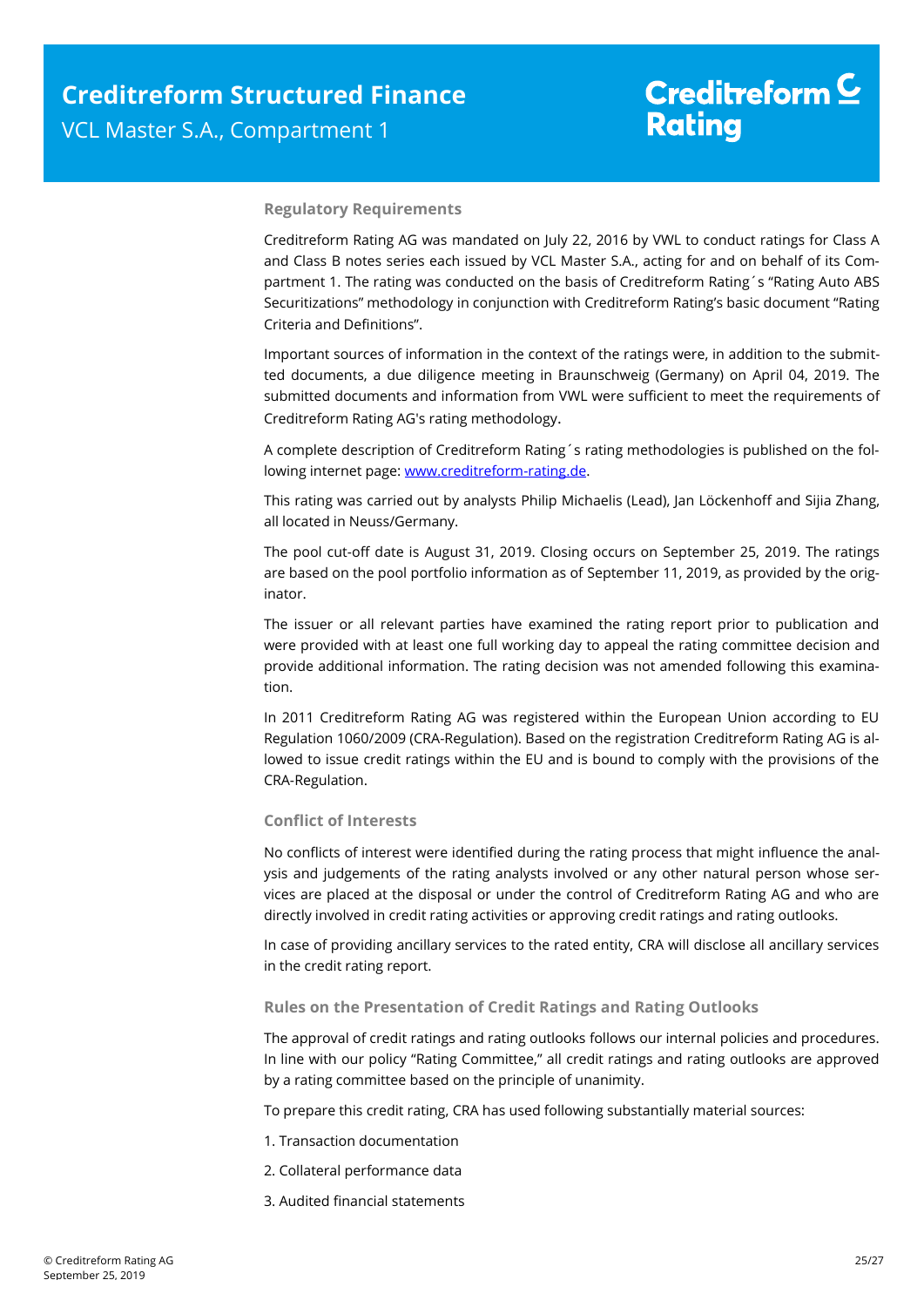#### 4. Website of the participants

There are no other attributes and limitations of the credit rating or rating outlook other than displayed on the CRA website. Furthermore CRA considers satisfactory the quality and extent of information available on the rated entity. In regard to the rated entity Creditreform Rating AG regarded available historical data as sufficient.

Between the disclosure of the credit rating to the rated entity and the public disclosure no amendments were made to the credit rating.

The "Basic data" information card indicates the principal methodology or version of methodology that was used in determining the rating, with a reference to its comprehensive description.

In case where the credit rating is based on more than one methodology or where reference only to the principal methodology might cause investors to overlook other important aspects of the credit rating, including any significant adjustments and deviations, Creditreform Rating AG explains this fact in the credit rating and indicates how the different methodologies or these other aspects are taken into account in the credit rating. This information is integrated in the credit rating report.

The meaning of each rating category, the definition of default or recovery and any appropriate risk warning, including a sensitivity analysis of the relevant key rating assumptions, such as mathematical or correlation assumptions, accompanied by worst-case scenario credit ratings as well as best-case scenario credit ratings are explained.

The date at which the credit rating was released for distribution for the first time and when it was last updated including any rating outlooks is indicated clearly and prominently in the "Basic data" card as a "Rating action"; first release is indicated as "initial rating", other updates are indicated as an "update", "upgrade or downgrade", "not rated", "confirmed", "selective default" or "default".

In the case of a rating outlook, the time horizon is provided during which a change in the credit rating is expected. This information is available within "Basic data" information card.

In accordance to Article 11 (2) EU-Regulation (EC) No 1060/2009 registered or certified credit rating agency shall make available in a central repository established by ESMA information on its historical performance data, including the ratings transition frequency, and information about credit ratings issued in the past and on their changes. Requested data are available at the ESMA website: https://cerep.esma.europa.eu/cerep-web/statistics/defaults.xhtml.

An explanatory statement of the meaning of Creditreform's default rates are available in the credit rating methodologies disclosed on the website.

#### **Disclaimer**

Any rating performed by Creditreform Rating AG is subject to the Creditreform Rating AG Code of Conduct which has been published on the web pages of Creditreform Rating AG. In this Code of Conduct, Creditreform Rating AG commits itself – systematically and with due diligence – to establish its independent and objective opinion as to the sustainability, risks and opportunities concerning the enterprise or the issue under review.

Future events are uncertain, and forecasts are necessarily based on assessments and assumptions. This rating is therefore no statement of fact, but an opinion. For this reason, Creditreform Rating AG cannot be held liable for the consequences of decisions made on the basis of